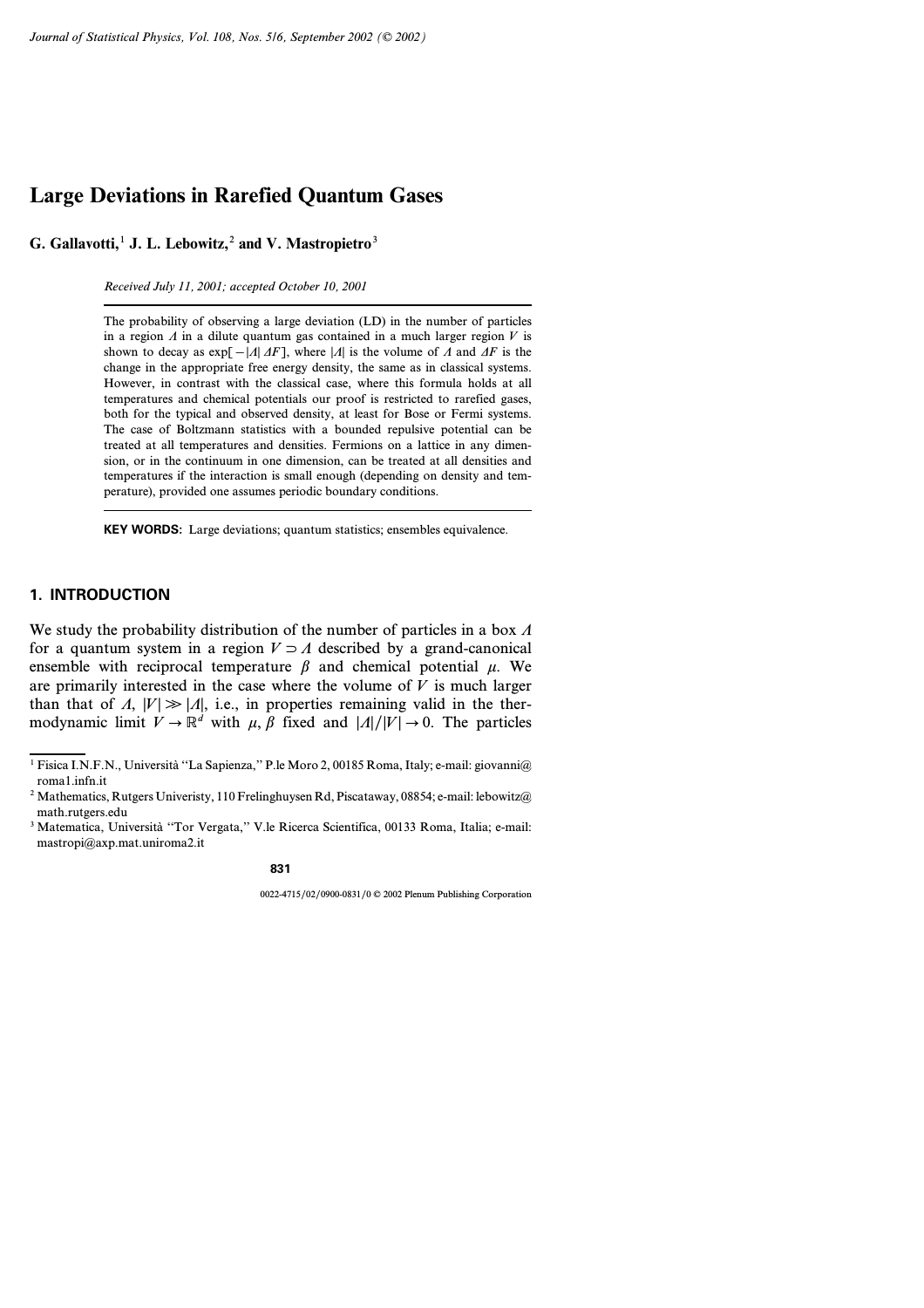interact with a pair potential  $v(x - y)$  so the Hamiltonian of the system is given by

$$
H_V = \sum_{i=1}^{\infty} \left(-\frac{1}{2}A_{x_i} - \mu\right) + \sum_{i < j} v(x_i - x_j), \qquad x_i \in V \tag{1.1}
$$

where the Laplace operator is considered with Dirichlet boundary conditions on the walls of *V*, which we assume for simplicity to be a cube with side length *L* (centered at the origin), or with periodic boundary conditions in the Fermionic case at small  $v$  considered in Section 7. The analysis in Sections 3–6 carries over to the cases of Neumann, periodic or mixed boundary conditions and for most (reasonable) shapes of the containers *V* and *A*. This does not imply that effects of the boundary conditions in quantum systems are well understood: it just means that in Sections 3–6 we do not consider values of  $\mu$  and  $T$  where phase transitions are possible. In fact the cases considered in Section 7. make essential use of the periodicity in the boundary conditions.

The potential  $v(x)$  is assumed to vanish for  $|x| > D$  and to be bounded, smooth and stable. The particles will be assumed to obey either Boltzmann, Bose or Fermi statistics. Hard core interactions can also be treated, leading to results analogous to those of Sections 3–6 but the Fermionic cases in Section 7 would require new ideas in the presence of hard cores. For simplicity we do not consider this type of interaction here.

The number of particles in a region *A* which, again for the sake of simplicity, we take to be a cube of side length  $\ell$  centered at the origin is given by  $N_A(\underline{x}) = \sum_i \chi_A(x_i)$  where  $\underline{x} = (x_1, \dots)$  denotes a configuration of particles in *V* and  $\chi_A$  is the indicator function of the box *A* ( $\chi_A(x) = 1$  if  $x \in A$  and  $\chi_A(x) = 0$  otherwise). The dimension of the space will be taken  $d=3$  but our analysis holds in any dimension. The probability of finding exactly *n* particles in the box  $\Lambda$  is then given by

$$
\Pi(n) = \frac{\operatorname{Tr} \delta_n e^{-\beta H_V}}{\operatorname{Tr} e^{-\beta H_V}}\tag{1.2}
$$

where  $\delta_n(\mathbf{x}) = 1$  if  $N_A(\mathbf{x}) = n$  and 0 otherwise.

 $\sum_{n=1}^{\infty}$   $\frac{d}{dx}$   $\sum_{n=1}^{\infty}$  *n* and  $\sum_{n=1}^{\infty}$  contracts. and classical systems, is the nature of the probability distribution of configurations  $\dot{x}$  in *V*. For a classical system this is given by a Gibbs measure<br>while for a quantum system it has to be computed via the density matrix while for a quantum system it has to be computed via the density matrix.

The pressure *P*, Helmholtz free energy *f* and expected density  $\rho$  at temperature  $\beta^{-1}$  and chemical potential  $\mu$  are given as usual by

$$
\beta P(\beta, \mu) = \lim_{L \to \infty} L^{-d} \log \text{Tr} \, e^{-\beta H_V}, \qquad \beta f(\beta, \rho) = \inf_{\mu} \left\{ \beta \mu \rho - \beta P(\beta, \mu) \right\} \tag{1.3}
$$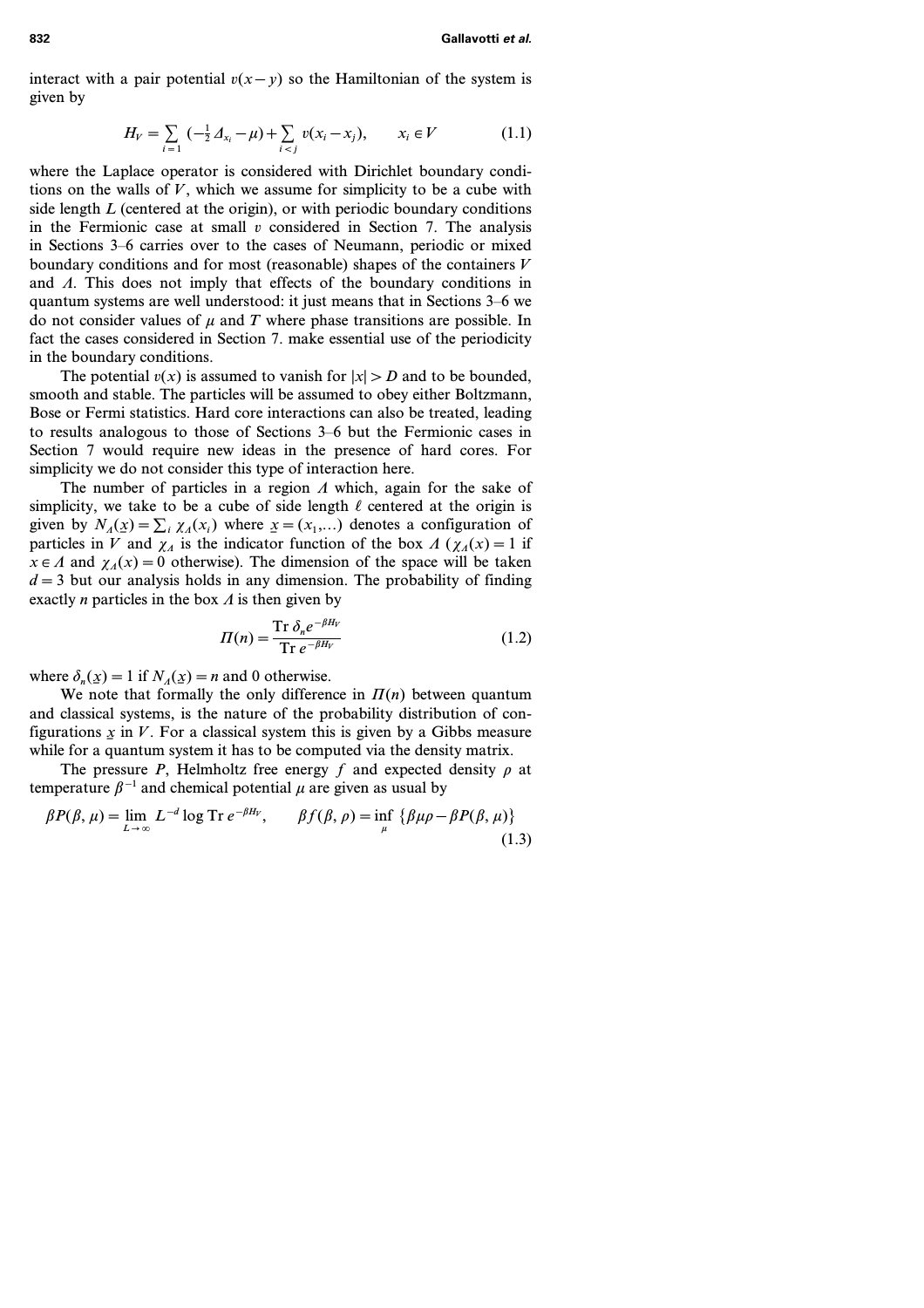We shall restrict our analysis to values of  $\beta$ ,  $\mu$  where the above functions are differentiable and the extremum is achieved at a single point  $\mu =$  $\mu(\beta, \rho)$  so that the expected particle density in *V* 

$$
\rho = \frac{\partial}{\partial \mu} P(\beta, \mu), \qquad \mu = \frac{\partial}{\partial \rho} f(\beta, \rho) \tag{1.4}
$$

We call the region in which this differentiability holds the ''no phase transitions region." This is a larger region than the region  $\mathcal{A}(\mathcal{G})$  where the functions  $P$ ,  $\rho$ ,  $f$  have been proved by Ginibre, see the review of ref. 1, to be analytic in  $z = e^{\beta \mu}$ : a disk in the *z*-plane with radius  $R(\beta) > 0$  (an estimate for  $R(\beta)$  is quoted later, see (3.4)). The region  $\mathcal{A}(\mathcal{G})$  is also a region where upper and lower bounds on the derivatives  $\frac{\partial P}{\partial \rho}$ ,  $\frac{\partial f}{\partial \mu}$  can be established. Let

$$
\Delta F(\beta, \rho, \rho_0) \stackrel{\text{def}}{=} f(\beta, \rho) - f(\beta, \rho_0) - \frac{\partial f(\beta, \rho)}{\partial \rho} \Big|_{\rho = \rho_0} (\rho - \rho_0)
$$
  
=  $[f(\beta, \rho) - \mu(\beta, \rho_0) \rho] - [f(\beta, \rho_0) - \mu(\beta, \rho_0) \rho_0],$  (1.5)

 $\Delta F$  is the difference between the Helmholtz free energy at density  $\rho$  and its linear extrapolation from  $\rho_0$  (which is positive where (1.4) holds if  $\rho \neq \rho_0$ ). We shall prove that the probability of finding a density  $\rho$  in  $\Lambda$ , when the expected density in *V* is  $\rho_0$ , is given asymptotically by

$$
\Pi(n \simeq \rho \ell^d) \sim e^{-\beta \, \Delta F(\beta, \, \rho, \, \rho_0) \, \ell^d} \tag{1.6}
$$

for large  $\ell$ , provided  $\rho - \rho_0$  is small enough. More mathematically this is stated as follows.

Let  $\beta$ ,  $\mu$  be fixed in the analyticity region  $\mathcal{A}(\mathcal{G})$  and let  $\rho_0$  be the corresponding density (so that  $\rho_0 = \rho(\beta, \mu)$ ). If the side  $\ell$  of the box  $\Lambda$  tends to infinity and, correspondingly, the container side also tends to infinity so that  $L/\ell \rightarrow \infty$  then

$$
\lim_{\ell \to \infty} \ell^{-d} \log \sum_{\tilde{\rho} \in [a, b]} \Pi(\tilde{\rho} \ell^{d}) = \max_{\tilde{\rho} \in [a, b]} -\beta \Delta F(\beta, \tilde{\rho}, \rho_0) \tag{1.7}
$$

This holds for all statistics if the interval  $[a, b]$  is contained in an interval  $[-\delta_0(\beta,\mu), \delta_0(\beta,\mu)]$  centered at  $\rho_0$  with  $\delta_0(\beta,\mu) > 0$  small enough (estimated in (3.4)).

In Section 5 we obtain (1.7) by proving its finite  $\ell$  version (which contains various finite size corrections). We then prove, in 6, a similar result for Boltzmann Statistics with arbitrary  $(\beta, \mu)$ ,  $\beta > 0$  assuming a bounded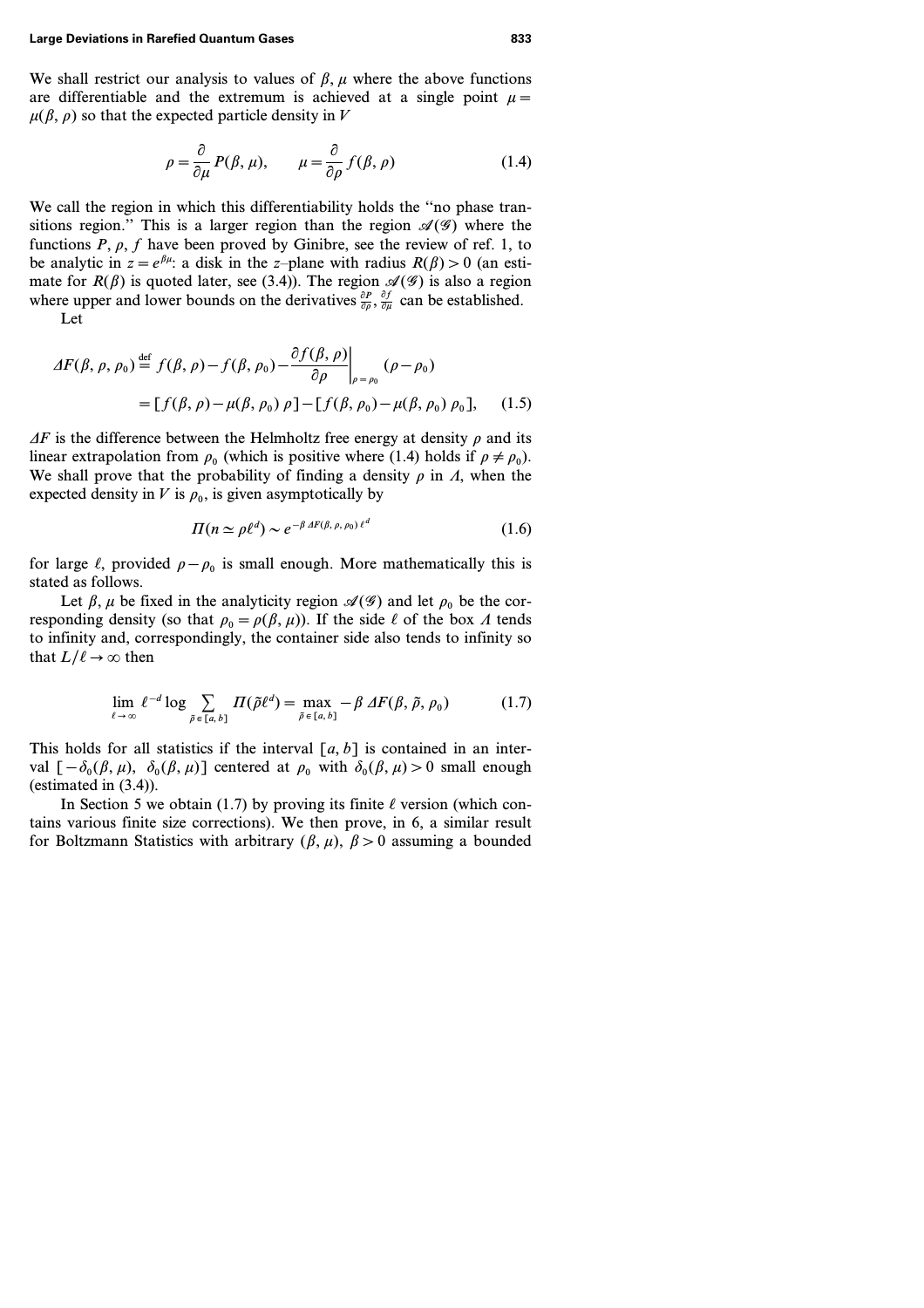repulsive (i.e., positive) interaction  $v$ : this extends the validity of  $(1.6)$  far beyond the analyticity region  $\mathcal{A}(\mathcal{G})$ . We can also treat Bose statistics in a region somewhat larger than  $\mathcal{A}(\mathcal{G})$  but still under the very restrictive assumption that  $e^{\beta \mu + 2\beta B} < 1$  where *B* is the stability constant of the interaction potential *v*, i.e.,  $\sum_{i=1}^{n} v(x_i - x_j) > -Bn$  for all  $(x_1, \ldots, x_n)$ . Our method does not seem extendable to more general Bosonic systems in spite of the strong results of Park, Section 5 of ref. 2.

A further extension in Section 7, using completely different techniques (see ref. 3 for a review), deals with weakly interacting Fermi systems on a lattice: given  $\beta$ ,  $\rho_0$  the above theorem holds if the interaction potential is small enough (depending on density and temperature) and if *periodic boundary conditions are assumed on the container V*. The results can also be extended to continuum systems in  $d=1$ . They hold for values of  $\mu$ , where the method of Sections 2–6 fails.

The above restrictions always exclude the region in  $\beta$ ,  $\mu$  where genuine quantum phase transitions may occur (like superfluidity or superconductivity). Substantial further work appears necessary to deal with this regime despite the fact that the ideal Fermi and Bose gas (no interactions) can be treated completely by other methods, see ref. 4.

## **2. THE GINIBRE REPRESENTATION**

The key technical ingredient in our analysis is the Ginibre representation of the quantum partition functions.<sup>(1)</sup> We describe here only that part of the formalism which we need to derive our results.

Let  $\Omega = (x, \omega)$  be a Brownian path starting at *x* at  $t = 0$  and returning to *x* at a later time *b*: this is a continuous function  $t \to \omega(t) \in \mathbb{R}^d$  defined for  $t \in [0, b]$ . The time length *b* will be fixed as  $b = \beta$  in the case of Boltzmann statistics but it will take the values  $b = \beta$ ,  $2\beta$ ,  $3\beta$ ,... in the case of Bose or Fermi statistics.

Functions of  $\Omega$  will be integrated with a measure  $d\Omega$  which is defined as  $d\Omega = dx \cdot P_{xx}(d\omega)$  in terms of the *conditional Wiener measures*  $P_{xy}^b(d\omega)$ (see ref. 1, p.  $343$ );<sup>4</sup>

$$
\int F(\Omega) d\Omega \stackrel{\text{def}}{=} \sum_{j=1}^{*} \frac{(-1)^{(j-1)\sigma}}{j} \int dx \int P_{xx}^{j\beta}(d\omega) F(\Omega) \tag{2.1}
$$

<sup>4</sup> This is simply defined to be the measure on the paths starting at *x* and ending at *y* in a time *b* formally given by  $P_{xy}^b(d\omega) \stackrel{\text{def}}{=} P_x(d\omega) \delta(\omega(b) - y)$  where  $P_x(d\omega)$  is the usual Wiener distribution.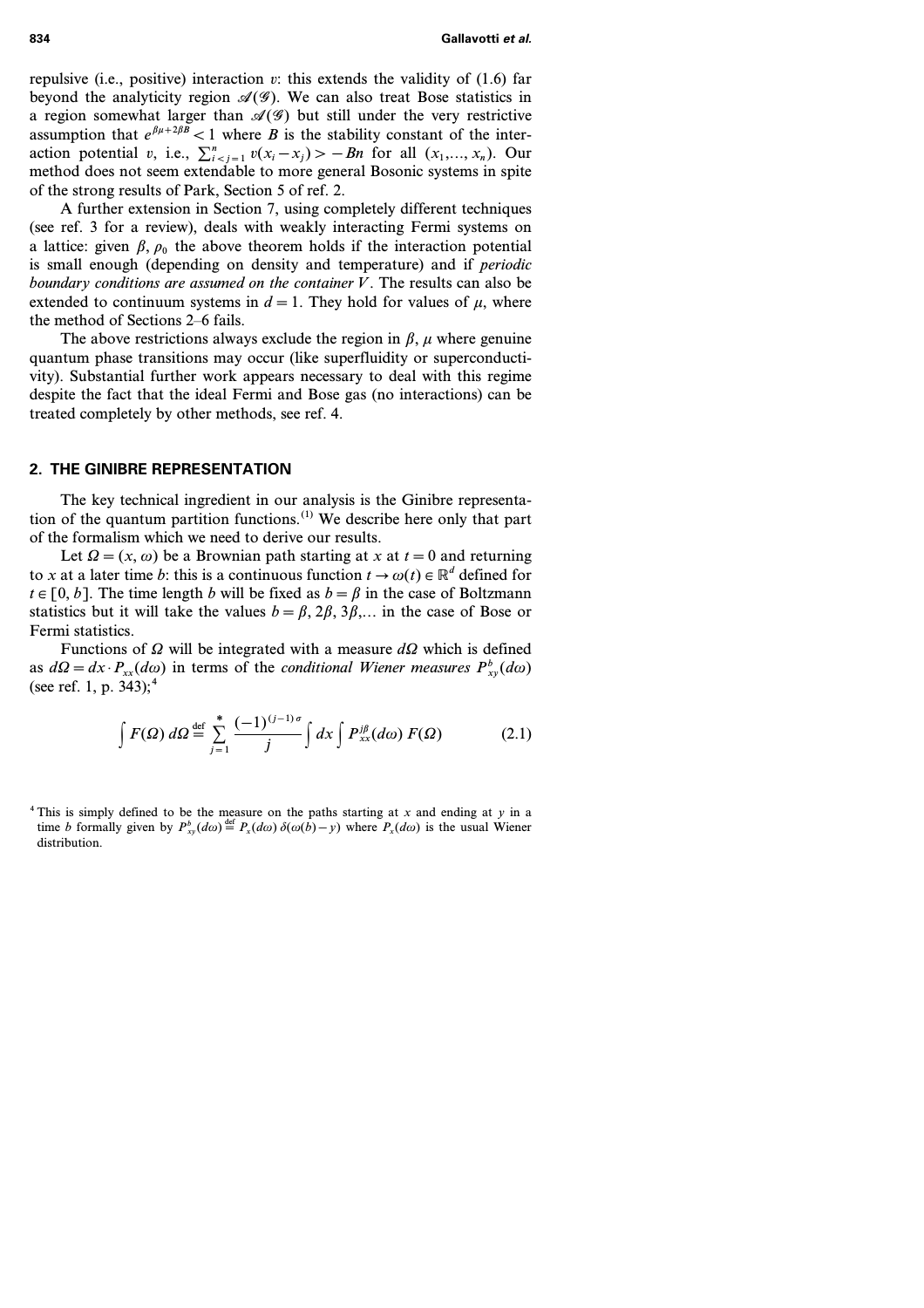where, see ref. 1, p. 361, the statistics are distinguished by the upper limit  $*$ and the sign exponent  $\sigma$  as

$$
\begin{cases}\n\ast = 1 & \text{Boltzmann statistics} \\
\ast = \infty, \sigma = 0 & \text{Bose statistics} \\
\ast = \infty, \sigma = +1 & \text{Fermi statistics}\n\end{cases} \tag{2.2}
$$

and the integration is over all  $x \in V$  and  $\omega(t) \in V$  for all *t*.

For  $\Omega_k = (x_k, \omega_k)$  such that  $\omega_k$  has time length  $j_k \beta$  we imagine that  $\omega_k$ consists of  $j_k$  strings, each of time length  $\beta$  with the *i*-th string denoted by  $\omega_{k,i}(t) = \omega_{k}(i\beta+t)$ ,  $t \in [0, \beta]$ . We can consider each bit of string of length  $\beta$  as a "particle" and the collection  $\Omega = (\Omega_1, \dots, \Omega_n)$  as "trajectory<br>configurations" or as "configurations of particles delocalized by quantum configurations'' or as ''configurations of particles delocalized by quantum indeterminacy" The "energy" of a configuration  $\Omega$  is then defined as

$$
U(\mathcal{Q}) = \frac{1}{2 \beta} \sum_{(k,i) \neq (k',i')} \int_0^\beta v(\omega_{k,i}(t) - \omega_{k',i'}(t)) dt
$$
 (2.3)

which is consistent with the intuitive delocalization interpretation above in which the "number of particles" in the configuration  $\Omega$  is simply  $i + \ldots + i$ . It is convenient to introduce two notions of number of par $j_1 + \cdots + j_n$ . It is convenient to introduce two notions of number of particles of  $\Omega$  inside  $\Lambda$  as

$$
N_A(\mathcal{Q}) = \sum_{(k,i)} \chi_A(\omega_{k,i}(0)), \qquad \tilde{N}_A(\mathcal{Q}) = \beta^{-1} \sum_{(k,i)} \int_0^\beta \chi_A(\omega_{k,i}(t)) dt \qquad (2.4)
$$

and note that  $N_A(\mathcal{Q})$  is an integer while  $\tilde{N}_A(\mathcal{Q})$  is generally not, except that  $\tilde{N}_A(\mathcal{Q}) = N_A(\mathcal{Q})$  is always so  $\tilde{N}_V(\mathbf{Q}) = N_V(\mathbf{Q})$  is always so.<br>The remarkable represent

The remarkable representation for the grand canonical partition function (due to Ginibre) is,

$$
Z(\beta, \mu; V) \stackrel{\text{def}}{=} \text{Tr } e^{-\beta H_V} = \sum_{n=0}^{\infty} \int_{N_V(\mathcal{Q})=n} z^n e^{-\beta U(\mathcal{Q})} \frac{d\mathcal{Q}}{n!}
$$
 (2.5)

where  $\mathcal{Q} = (Q_1, ..., Q_n)$  and  $z \stackrel{\text{def}}{=} e^{\beta \mu}$  defines the *activity*. (2.5) makes the *quantum* partition function look like the classical partition function of a quantum partition function look like the classical partition function of a gas of closed contours of length roughly  $\sqrt{\beta}$  for all values of *z* in the Boltzmann statistics and for  $ze^{2\beta B}$  < 1 in the Bose and Fermi case; *B* is a stability constant defined by  $U(x_1, \ldots, x_n) \ge -Bn, \forall n$ .

Remarkably, the quantum reduced density matrices also admit a natural ''classical'' representation in terms of the above contours but we shall not need such a representation here, see ref. 1.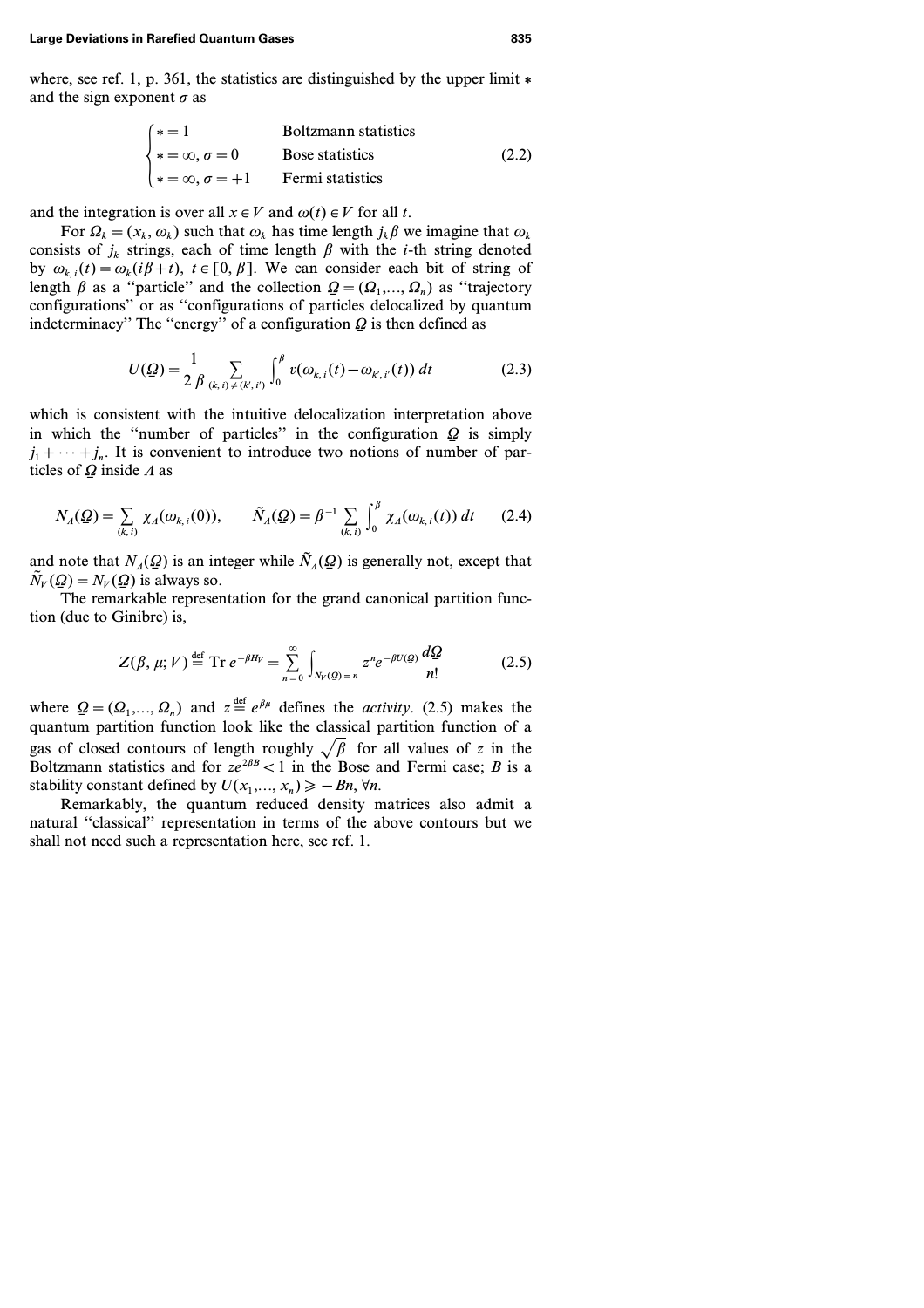## **3. THE CLUSTER EXPANSION FOR RAREFIED GASES**

One of the important consequences of the above classical representation of a quantum system is that it immediately allows us to take advantage of the techniques developed to study Mayer and virial expansions of classical gases. The basic remark is that it is ''easy'' to take the logarithm of a classical partition function. By simple algebraic considerations the logarithm is obtained as a formal power series in *z* and the difficult part is to show the convergence of such an expansion.

The formal power series expression of the grand canonical pressure  $\beta P(\beta, \mu)$ , defined in (1.3) is obtained in the form:

$$
\log Z(\beta, \mu, V) = \beta P(\beta, \mu; V) = \sum_{n=0}^{\infty} \int_{N_V(\mathcal{Q})=n} z^n \Phi^T(\mathcal{Q}) \frac{d\mathcal{Q}}{n!},
$$
 (3.1)

The r.h.s. of (3.1) still looks like a partition function with  $\Phi^T(\Omega)$  replacing  $e^{-\beta U(\Omega)}$  see Eq. (4.15) in ref. 1. However, unlike the functions  $e^{-\beta U(\Omega)}$  the  $e^{-\beta U(\Omega)}$ , see Eq. (4.15) in ref. 1. However, *unlike* the functions  $e^{-\beta U(\Omega)}$ , the functions  $\Phi^T(\Omega)$  have the "*cluster property*" of "decay" at infinity, i.e., if functions  $\Phi^T(\Omega)$  have the "*cluster property*" of "decay" at infinity, i.e., if  $\Omega = (\Omega', \Omega'')$  consists of trajectories  $\Omega' = (\Omega'_1, ..., \Omega'_{n'})$ ,  $\Omega'' = (\Omega''_1, ..., \Omega''_{n'})$ <br>with  $(\Omega', \Omega'')$  def  $(\Omega', \Omega'', \Omega''', \Omega'')$  then with  $(\mathbf{Q}', \mathbf{Q}^{\prime\prime}) \stackrel{\text{def}}{=} (\Omega'_1, \dots, \Omega'_{n'}, \Omega''_1, \dots \Omega''_{n'})$ , then

$$
|\Phi^T(\mathcal{Q}', \mathcal{Q}'')| = 0 \quad \text{if} \quad d(\mathcal{Q}', \mathcal{Q}'') > D \tag{3.2}
$$

where  $d(A, B)$  is the distance of two sets  $A, B$  and the trajectories are considered here as the union of the sets of points they occupy as time varies. This is an elementary property that follows from the explicit expression for the functions  $\Phi^T$  in terms of "Mayer graphs," see Eq. (4.3) in ref. 1 (see also ref. 5, Eq. (4.2) and (4.3) at p. 176, for a similar simpler case).

The functions  $\Phi^T(\Omega)$  are like the functions  $e^{-\beta U(\Omega)}$  *translation invariant*  $e$  cense that they have the same value for Q and for a translate of Q as in the sense that they have the same value for  $\Omega$  and for a translate of  $\Omega$  as  $\frac{1}{\Omega}$  as the two contour configurations are inside *V*: this is a property that long as the two contour configurations are inside *V*: this is a property that will be used to guarantee the existence of the limit as  $L \to \infty$ .

Furthermore trajectories that are long give a small contribution to (3.1) at small fugacities because, see Eq. (4.39) in ref. 1,

$$
\int_{N(\Theta) = p} |d\Theta| |\Phi^T(\Omega, \Theta)| < (2^{-1} e^{-\beta w})^{q-1} R^{-(p+q-1)}
$$
\n(3.3)

Here,  $q = N(\Omega)$  and *w* is the maximum of *v*,  $|d\Theta|$  means that we use the position measure (which maximizes the integral) whether the system verifies Bosonic measure (which maximizes the integral) whether the system verifies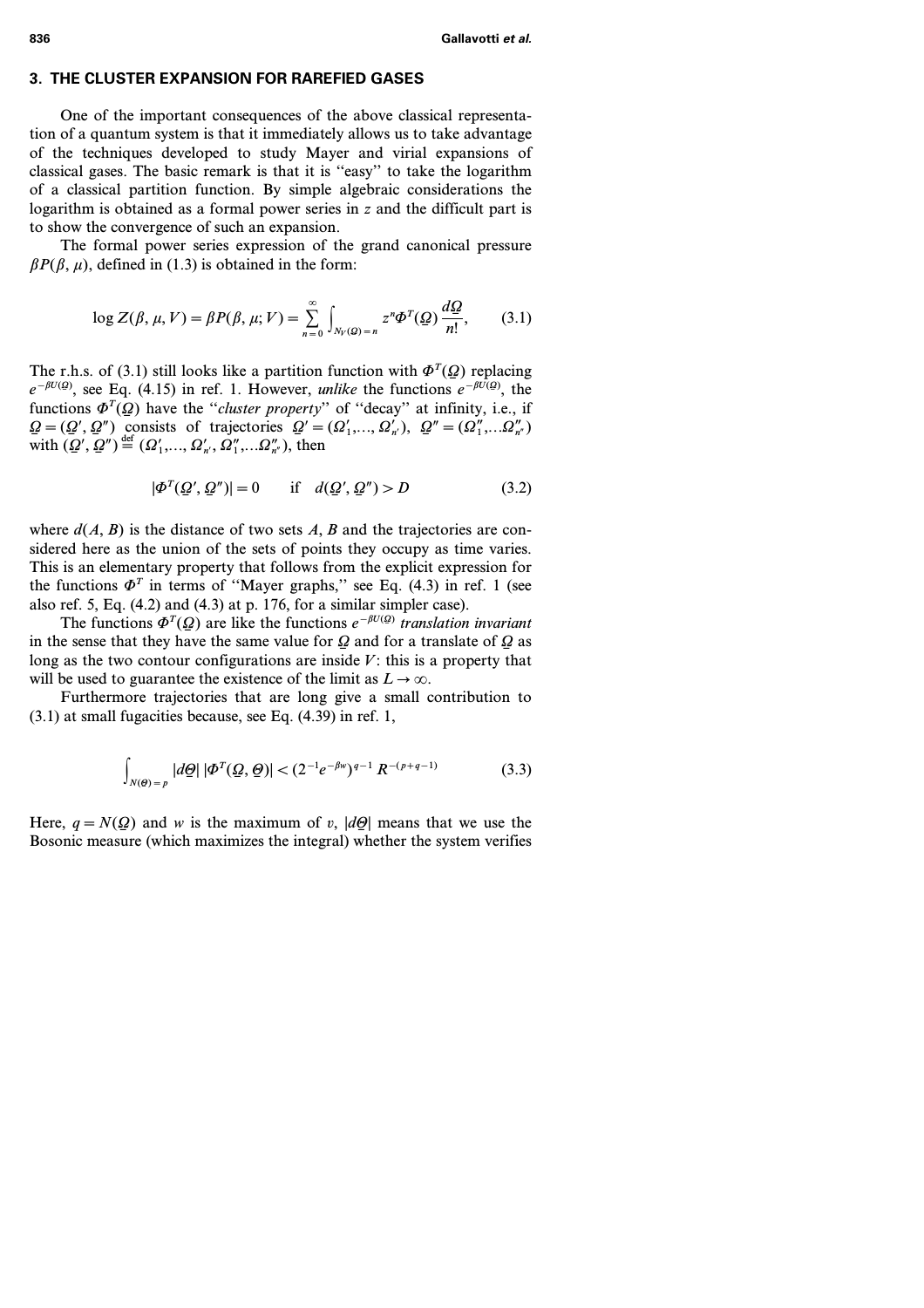Bose, Fermi or Boltzmann statistics,  $N(\mathcal{Q})$  is the number of elementary trajectories composing the configuration  $\Theta$  and

$$
R = R(\beta) = 2^{-1}e \exp\left[-\beta w - 2\beta B - \beta l(\beta)^{-d} e^{\beta B} C \int |v(x)| dx\right]
$$
 (3.4)

In (3.4)  $l(\beta) = \sqrt{2\pi\beta}$  is the "thermal length" and  $C = \sum_{j=1}^{\infty} 2^{-j}j^{-d/2}$ , see ref. 1, Eq.  $(3.16)$  (here we made a special choice for the parameter  $\xi$  in ref. 1, namely  $\xi = 2^{-1}e^{-\beta w}$ . Since  $w < \infty$  hard cores cannot be considered. The bound in  $(3.3)$  holds uniformly in  $V$  and it can be considerably improved in the case of Boltzmann statistics, see ref. 1, Eq. (3.15).

Note the asymptotic values of  $R(\beta)$ :  $R(\infty) = 0$  always and  $R(0) = 0$  if *d* > 2 while  $R(0) = r_0 > 0$  if  $d \le 2$ .

We shall further need the following remark: suppose that the partition function defined in (2.5) is altered by inserting a factor  $\varphi(\Omega)$  which has the property of factoring: property of factoring:

$$
\varphi(\mathcal{Q}', \mathcal{Q}'') = \varphi(\mathcal{Q}') \varphi(\mathcal{Q}'')
$$
\n(3.5)

for all  $Q'$ ,  $Q''$  then (remarkably)

$$
\log Z_{\phi}(\beta, \mu; V) \stackrel{\text{def}}{=} \log \sum_{n=0}^{\infty} \int_{N_V(\mathcal{Q})=n} z^n \varphi(\mathcal{Q}) \frac{d\mathcal{Q}}{n!} e^{-\beta U(\mathcal{Q})}
$$

$$
= \sum_{n=0}^{\infty} \int_{N_V(\mathcal{Q})=n} z^n \varphi(\mathcal{Q}) \Phi^T(\mathcal{Q}) \frac{d\mathcal{Q}}{n!}
$$
(3.6)

Consequently if  $|z| \max_{Q} |\varphi(Q)| < R$  the series in (3.6) converges uniformly in the size  $L$  of the container and the sums in the r.h.s. of  $(3.1)$  and (3.6) are therefore convergent representations of the logarithms of the partition functions  $(2.5)$  and  $(3.6)$  that define them. The bound  $(3.3)$  goes back to the theory of the Kirkwood–Salsburg equations and of the Mayer and virial expansions, see refs. 1 and 6.

## **4. LAPLACE TRANSFORM OF THE PROBABILITY**

Turning back to the large deviations problem it is natural to look for properties of the Laplace transform (generating function)  $\Gamma(\lambda)$  of the probability distribution  $\Pi(n)$ , defined in (1.2)

$$
\Gamma(\lambda) \stackrel{\text{def}}{=} \sum_{n=0}^{\infty} e^{\beta \lambda n} \Pi(n) \frac{\text{Tr } e^{\beta \lambda N_A} e^{-\beta H_V}}{\text{Tr } e^{-\beta H_V}} \tag{4.1}
$$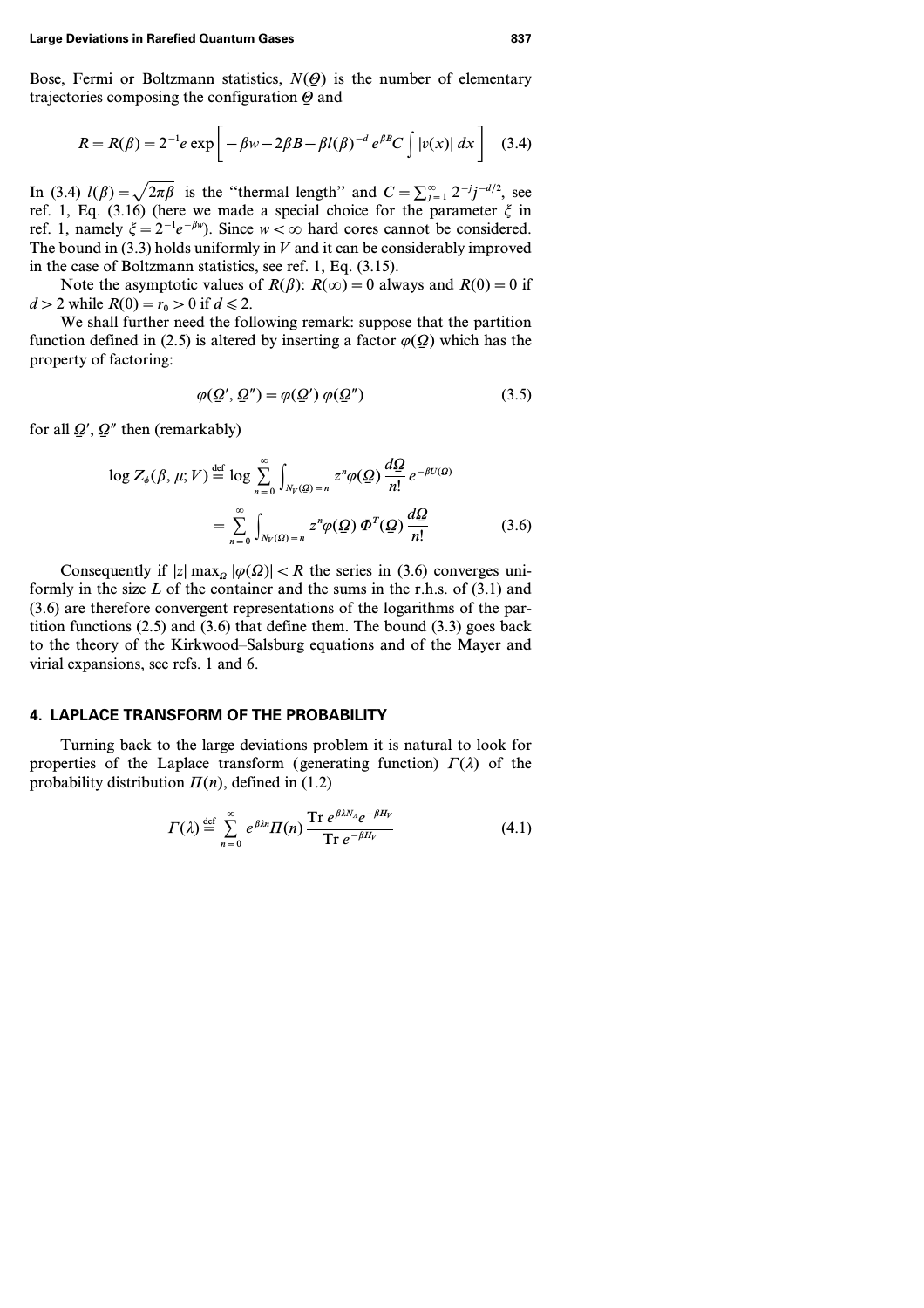This admits again a simple Brownian path representation:

$$
\Gamma(\lambda) = \frac{\sum_{n=0}^{\infty} \int_{N_V(\mathcal{Q})=n} z^n e^{\lambda \beta N_A(\mathcal{Q})} e^{-\beta U(\mathcal{Q})} \frac{d\mathcal{Q}}{n!}}{\sum_{n=0}^{\infty} \int_{N_V(\mathcal{Q})=n} z^n e^{-\beta U(\mathcal{Q})} \frac{d\mathcal{Q}}{n!}}
$$
(4.2)

Note that  $N_A(\Omega)$  defined in (2.4) appears here. The similar expression with  $N_A(\Omega)$  replaced by  $\tilde{N}_A(\Omega)$  is a representation of the ratio:  $N_A(\mathcal{Q})$  replaced by  $\tilde{N}_A(\mathcal{Q})$  is a representation of the ratio:

$$
\frac{\mathrm{Tr} \, e^{\beta \lambda N_A - \beta H_V}}{\mathrm{Tr} \, e^{-\beta H_V}}\tag{4.3}
$$

which is related to  $(4.1)$  as we shall see, but which is interesting in its own right.

The theory of Sections 2 and 3 applies to the expressions (4.1), (4.3): in fact, since the functions  $\varphi(\mathcal{Q}) = e^{\lambda \beta N_A(\mathcal{Q})}$  have the factorization property (3.5). Eq. (4.1) can be written as  $(3.5)$ , Eq.  $(4.1)$  can be written as

$$
\Gamma(\lambda) = \exp\left(\sum_{n=0}^{\infty} \int_{\substack{Q \cap A \neq \emptyset \\ N_V(Q) = n}} z^n \left(e^{\lambda \beta N_A(Q)} - 1\right) \Phi^T(Q) \frac{d\Omega}{n!}\right) \tag{4.4}
$$

Let now z be less than  $R$  then (cf.  $(3.4)$ ), if

$$
|z| \, |e^{\beta \lambda}| < R \qquad \text{or} \qquad \lambda < \delta(\beta, \mu) = \beta^{-1} (\log R - \beta \mu) \tag{4.5}
$$

the right side of (4.4) converges to a limit as  $V \rightarrow \infty$ . This limit of  $\Gamma(\lambda)$  is uniform in  $V$ . Clearly this is a key point that holds because of the bounds (3.3) and (3.4). Furthermore the same convergence bound implies that the argument of the exponential in (4.4) can be differentiated term by term with respect to  $\lambda$  still yielding convergent series.

**Conclusion:** the generating function (4.1) is analytic in  $\lambda$  in a small interval  $|\lambda| < \delta(\beta, \mu)$  around 0. In fact one has analyticity in a bigger region of  $\lambda$  which contains the infinite real semi-axis  $\lambda < \delta(\beta, \mu)$ .

We define for each  $\Lambda$ ,  $|A| = l^d$ ,

$$
\beta P_{\ell}(\beta, \mu; \lambda) = \ell^{-d} \sum_{n=0}^{\infty} \int_{\substack{\Omega \cap \Lambda \neq \emptyset \\ N_V(\Omega) = n}} z^n (e^{\lambda \beta N_A(\Omega)} - 1) \Phi^T(\Omega) \frac{d\Omega}{n!}
$$
  

$$
\rho_{\ell}(\beta, \mu; \lambda) = \ell^{-d} \sum_{n=0}^{\infty} \int_{\substack{\Omega \cap \Lambda \neq \emptyset \\ N_V(\Omega) = n}} z^n e^{\lambda \beta N_A(\Omega)} N_A(\Omega) \Phi^T(\Omega) \frac{d\Omega}{n!}
$$
  

$$
= \partial_{\lambda} P_{\ell}(\beta, \mu; \lambda)
$$
 (4.6)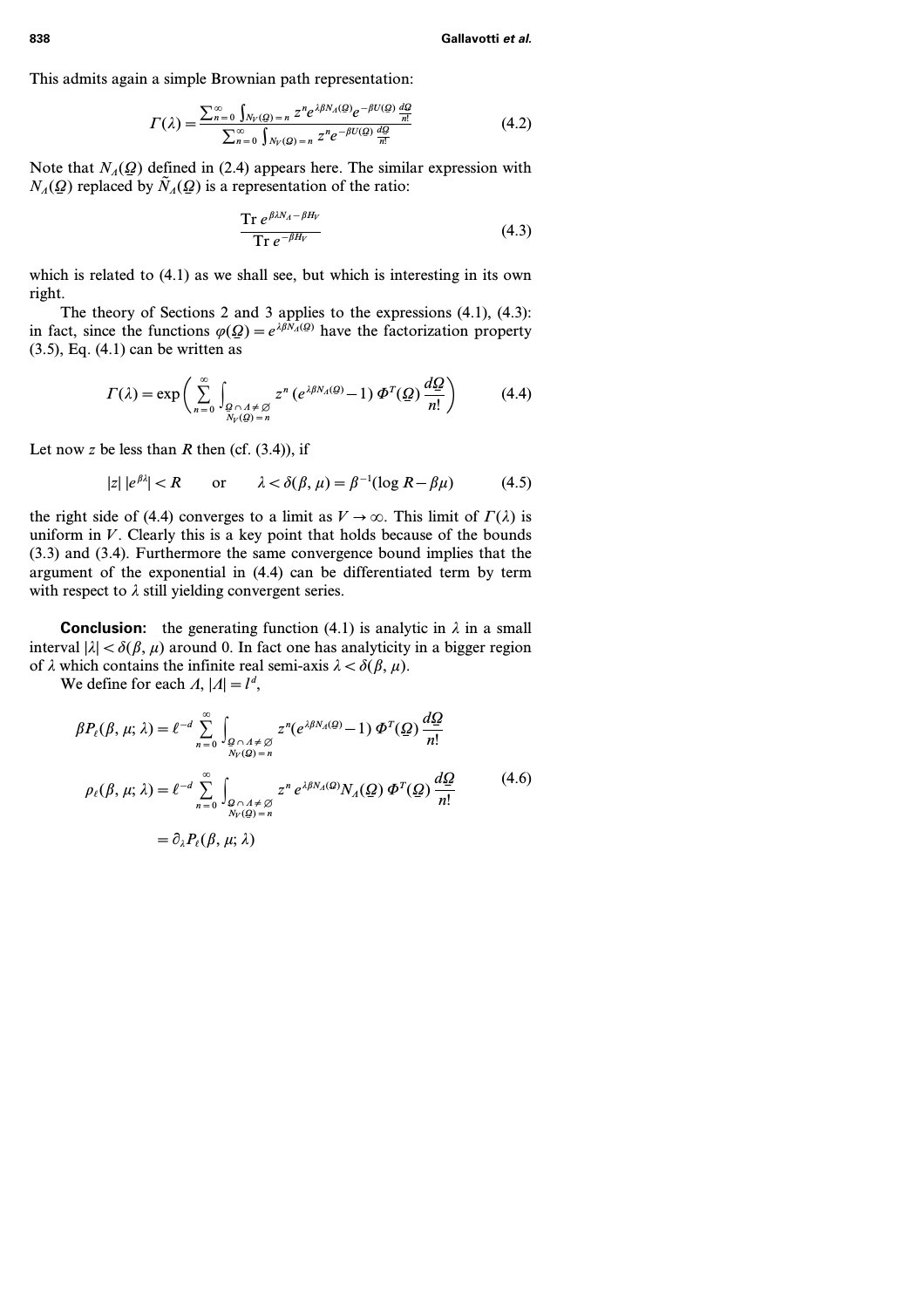The convergence bounds in (3.3) and the translation invariance of the  $\Phi^T$ functions then imply that the above expressions have limits as  $\ell \to \infty$ provided that the size of the container *V* is also such that  $L/\ell \rightarrow \infty$ . (Indeed the integrals over  $\Omega$  in (4.6) can be written as the difference between<br>integrals over completely arbitrary configurations  $\Omega$  except for the restricintegrals over completely arbitrary configurations  $\Omega$  except for the restriction that they contain one point (e.g., x.) inside A and integrals over contion that they contain one point (e.g.,  $x_1$ ) inside  $\Lambda$  and integrals over configurations that intersect the boundary. The latter contribute a quantity of  $o(\ell^d)$  in the expression for *P* and  $o(1)$  in the expression for the density).<sup>5</sup> The limits of  $\beta P_l$  and  $\rho_l$  are given by

$$
\beta(P(\beta, \mu + \lambda) - P(\beta, \mu)) = \sum_{n=0}^{\infty} \int_{N(\mathcal{Q})=n}^{*} z^{n} (e^{\lambda \beta n} - 1) \Phi^{T}(\mathcal{Q}) \frac{d\mathcal{Q}}{n!}
$$

$$
\rho(\beta, \mu + \lambda) = \sum_{n=1}^{\infty} \int_{N(\mathcal{Q})=n}^{*} z^{n} e^{\lambda \beta n} n \Phi^{T}(\mathcal{Q}) \frac{d\mathcal{Q}}{n!}
$$

$$
= \partial_{\lambda} P(\beta, \mu + \lambda)
$$
(4.7)

where the  $*$  over the integral means that the point  $x_1 = \omega_{1,1}(0)$  is not integrated over; it can be fixed at the origin.

The approach to the limits is uniform in the parameters  $\beta$ ,  $\mu$  in any closed region contained in the analyticity domain  $\mathcal{A}(\mathcal{G})$ . One could also evaluate the finite  $\ell$  corrections and show that if  $L/\ell \geq 2$  (say) then their sizes are of order  $\ell^{-1}$  and in fact consist of two terms of respective orders  $L^{-1}$  and  $\ell^{-1}$  (i.e., quantities of the order of "surface/volume" coming from boundary effects due to the boundaries of  $V$  and of  $\Lambda$  respectively): however one would have to enter into the details of Ginibre's work, so that we just note that  $(3.3)$  and translation invariance imply that the corrections go to zero as  $\ell \to \infty$ .

## **5. LARGE DEVIATIONS IN THE ANALYTICITY REGION (4.5)**

Given the above information, obtained from ref. 1, the derivation of the large deviations results follows the standard path set up in the classical theory of ref. 7.

For  $\beta$  and  $\mu = \mu_0$  we call, cf. (4.5),  $\rho_\ell = \rho_\ell(\beta, \mu_0; 0)$  and denote the grand canonical averages at chemical potential  $\mu$  by  $\langle \cdot \rangle_{\mu}$ . We estimate the probability *II* that  $N_A > (\rho_\ell + a) \ell^d$ , for some small  $a > 0$ , by

<sup>&</sup>lt;sup>5</sup> In fact a closer analysis would reveal that such terms can be estimated to have size  $O(\ell^{d-1})$ and  $O(\ell^{-1})$ , i.e., that they are boundary terms, see ref. 1, proof of Lemma 2.2, p. 366.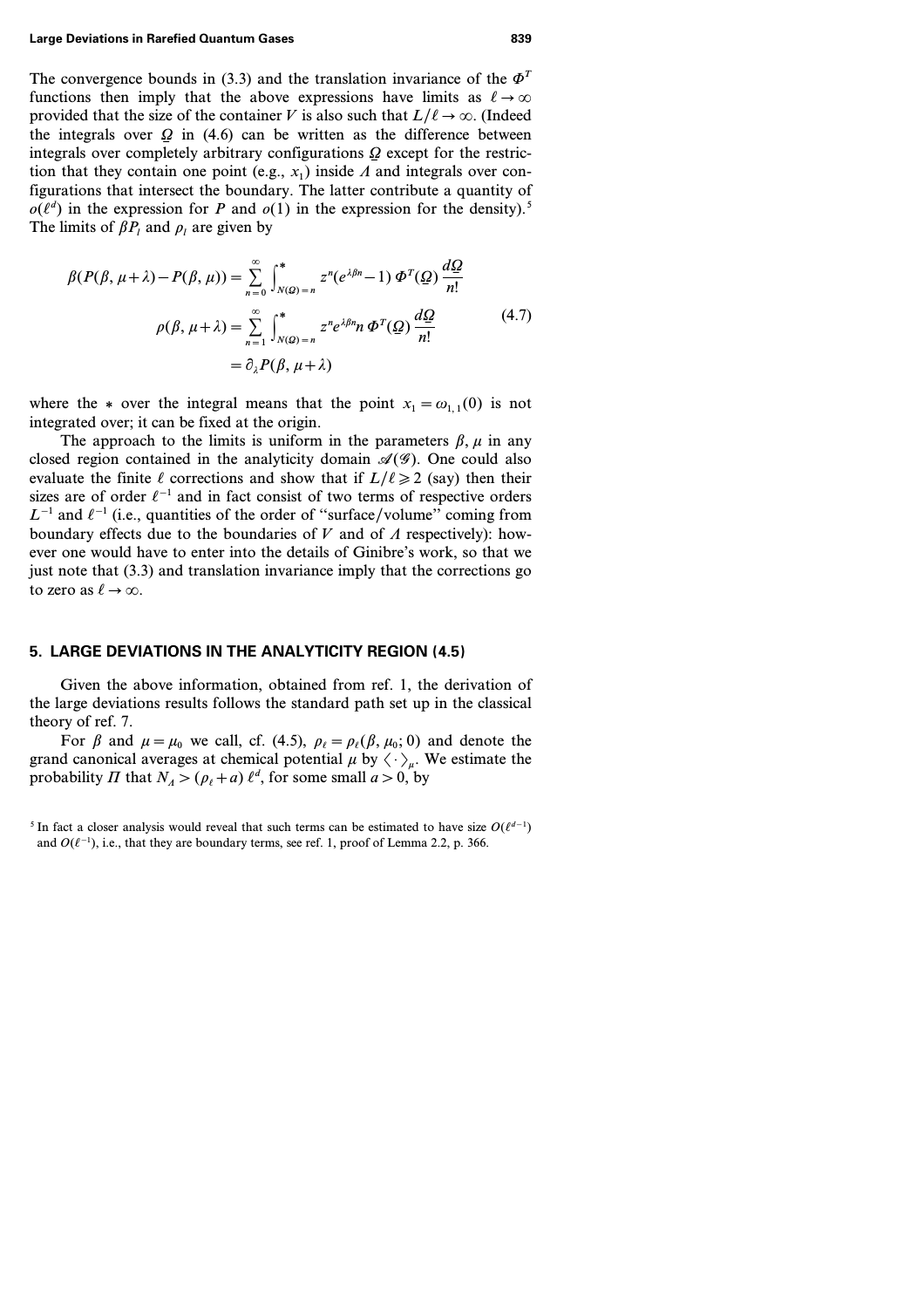**840 Gallavotti** *et al.*

$$
\Pi(N_A > (\rho_\ell + a) \ell^d) \leq \langle e^{\lambda \beta (N_A - (\rho_\ell + a) \ell^d)} \rangle_{\mu_0}
$$
  
=  $e^{\beta (P_\ell(\beta, \mu_0; \lambda) - P_\ell(\beta, \mu_0; 0) - \lambda (\rho_\ell + a)) \ell^d}$  (5.1)

for all  $\lambda \ge 0$ . The limit of the coefficient of  $\ell^d$  in the r.h.s. of (5.1) is, by (4.7),  $\beta ((P(\beta, \mu_0 + \lambda) - P(\beta, \mu_0) - \partial_u P(\beta, \mu_0) \lambda - \lambda a)$ , which holds for all  $\lambda \geq 0$ . Minimizing over  $\lambda$  we get (by definition of free energy), that *if a is* small enough  $\Pi(N_A > (\rho_\ell + a) \ell^d) \leq e^{-\beta a^2 \ell^d/2\chi_+ + o(\ell^d)}$  where  $\chi_+$  is the minimum compressibility (i.e., of the second derivative of *P* with respect to  $\mu$ ) in the interval  $\lceil \mu_0 - \delta, \mu_0 + \delta \rceil$ . This is within the radius of convergence of our expansion, provided the value  $\lambda \sim a/\chi(0)$ , where the minimum is achieved, is such that  $|\lambda| < \delta(\mu_0, \beta)$ , i.e.,  $|a| < \delta_0(\beta, \mu_0) \stackrel{\text{def}}{=} \chi_+ \delta(\beta, \mu_0)$  so that the above estimates on the Laplace transform hold.

The case  $a < 0$  can be treated in a similar manner. Hence setting  $|a| < \delta_0(\beta, \mu)$  we get

(I) Large deviation property 1:

$$
\Pi(|N_A - \rho \ell^d| > a\ell^d) \leqslant e^{-\beta a^2 \ell^d / 2\chi_+ + o(\ell^d)}\tag{5.2}
$$

for  $a \in (0, \delta_0(\beta, \mu_0)).$ 

The relation (5.2) gives an upper bound on arbitrarily large fluctuations which, since the number of possible values of *N* between  $-a\ell^d$  and  $a\ell^d$  is "only"  $2a\ell^d$  and the total probability is 1 implies that inside any density interval of size  $|a| \le \delta_0(\beta, \mu_0)$  centered at  $\rho_0$  there must be at least one value of *N* whose probability is  $\ge O(\ell^{-d})$ . We write this result as

(II) Large deviation property 2:

$$
\Pi(N_A \stackrel{a}{\sim} \rho_0 \ell^d) \geqslant O(a^{-1} \ell^{-d}) \tag{5.3}
$$

where  $N \stackrel{\varepsilon}{\sim} \rho \ell^d$  denotes the event  $|N - \rho_0 \ell^d| < \varepsilon \ell^d$ .

This shows that the numbers  $\sim \rho_0 \ell^d$  have a "high probability," and is our second ''large deviations'' result.

We now consider a density value  $\rho_0 + a$  corresponding to a chemical potential  $\mu_0 + \lambda_a$ , with  $a \in (0, \delta_0(\mu_0, \beta))$ , and note that the same argument can be applied to the probability distribution generated by replacing  $e^{-\beta H_V}$ in (1.2) by  $e^{-\beta \lambda_a N_A/2} e^{-\beta H_V} e^{-\beta \lambda_a N_A/2}$ . Calling  $\tilde{\Pi}(N_A)$  this distribution we therefore conclude that

$$
\tilde{\Pi}(N_A \stackrel{\varepsilon}{\sim} (\rho_0 + a) \ell^d) \geqslant O(\varepsilon^{-1} \ell^{-d}) e^{o(\ell^d)} \tag{5.4}
$$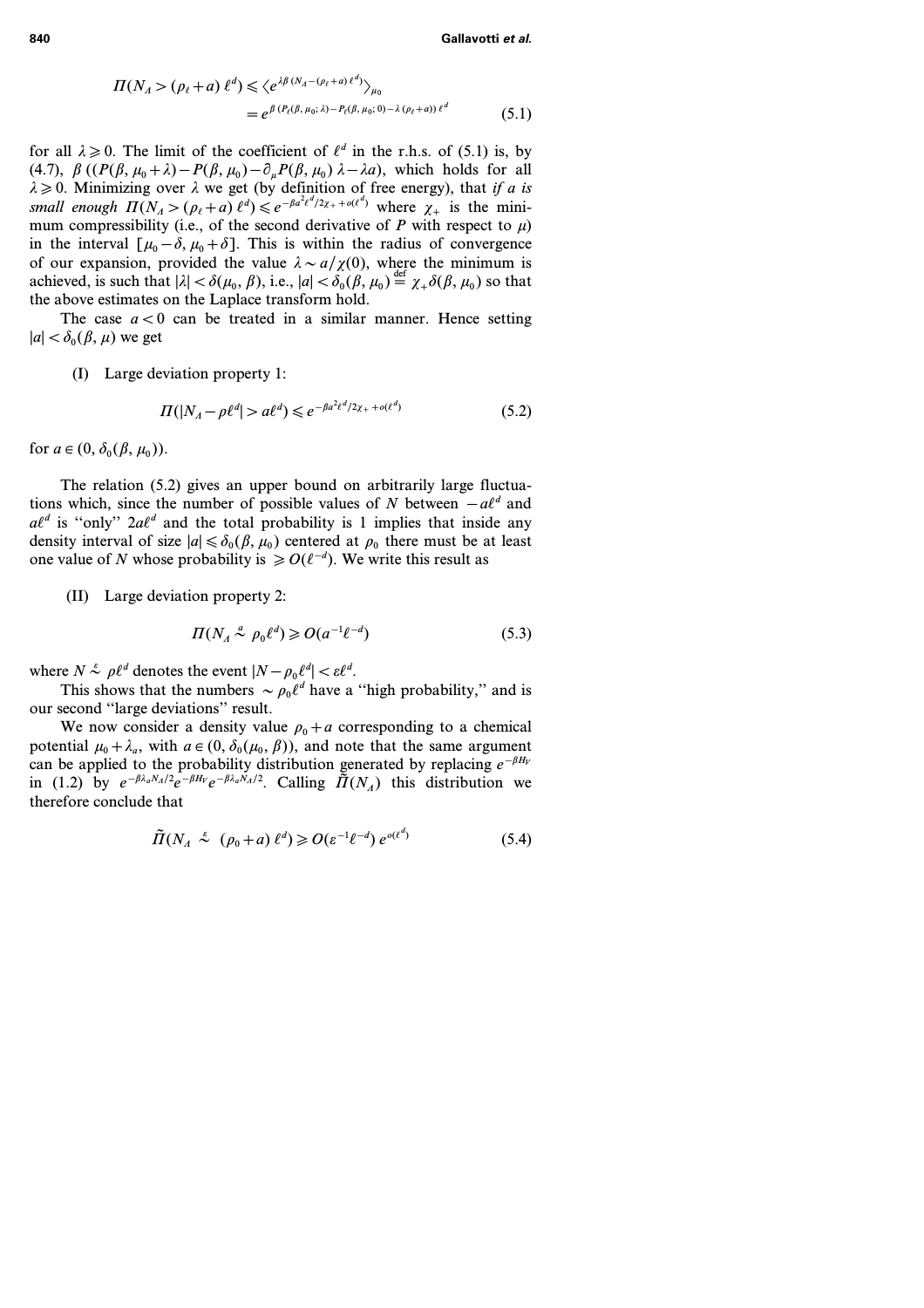Therefore, with the notation introduced after (5.3),

$$
\Pi(N_A \stackrel{\epsilon}{\sim} (\rho_0 + a) \ell^d)
$$
\n
$$
= \frac{\sum_{N_A} \stackrel{\epsilon}{\sim} (\rho_0 + a) \ell^d}{\text{Tr } e^{-\beta H_V} e^{\beta \lambda_a N_A}} \cdot e^{-\lambda_a \beta (\rho_0 + a) \ell^d} \frac{\text{Tr } e^{-\beta H_V} e^{\beta \lambda_a N_A}}{\text{Tr } e^{-\beta H_V}} e^{O(\epsilon \ell^d)}
$$
\n
$$
= \tilde{\Pi}(N_A \stackrel{\epsilon}{\sim} (\rho_0 + a) \ell^d) e^{-\lambda_a \beta (\rho_0 + a) \ell^d} \frac{\text{Tr } e^{-\beta H_V} e^{\beta \lambda_a N_A}}{\text{Tr } e^{-\beta H_V}} e^{O(\epsilon \ell^d)} \tag{5.5}
$$

where we have multiplied and divided by Tr  $e^{-\beta H_V}e^{\beta \lambda_a N_A}$  and introduced in the first tern in the l.h.s.  $e^{\beta \lambda_a N_A}$  compensating it by  $e^{-\lambda_a \beta(\rho_0 + a) \ell_a^d} e^{O(\ell^d)}$  which is possible because of the restriction  $N_A \overset{\varepsilon}{\sim} (\rho_0 + a) \ell^d$  in the sum.

The first term is between 1 and  $O(\varepsilon^{-1} \lambda^{-d} e^{-O(\varepsilon \ell^d)})$  by (5.4) and the last ratio can be written, again as done above and in the previous section, as

$$
\exp\left(\sum_{n=0}^{\infty}\int_{N(Q)=n}z^{N(Q)}\left(e^{\beta\lambda_aN_A(Q)}-1\right)\frac{d\Omega}{n!}\right)\tag{5.6}
$$

where the integrals over  $\Omega$  can be divided into regions with  $\Omega$  entirely outside the box *A* which cancel because *N*  $(O) - \overline{0}$  and into those partly outside the box *L*, which cancel because  $N_A(Q) = \overline{0}$ , and into those partly inside and partly outside which contribute a quantity of  $a(\ell^d)$  <sup>6</sup> and those inside and partly outside, which contribute a quantity of  $o(\ell^d)$ , and those entirely inside  $\Lambda$ , which by the analysis in Section 4 give  $\ell^d \beta(P(\beta, \mu_0 + \lambda_a))$  $-P(\beta, \mu_0) = o(\ell^d).$ 

Hence we see that

(III) Large deviations property 3:

$$
\Pi(N_A \stackrel{\ell}{\sim} (\rho_0 + a) \ell^d)
$$
  
=  $e^{\ell^d \beta(-\lambda_a(\rho_0 + a) + P(\beta, \mu_0 + \lambda_a) - P(\mu_0))} O(\varepsilon^{-1} \ell^{-d} e^{O(\varepsilon \ell^d)})$   
=  $e^{-\beta \ell^d (f(\beta, \rho_0 + a) - f(\rho_0) - \partial_\rho f(\beta, \rho_0) a)} O(\varepsilon^{-1} \ell^{-d} e^{O(\varepsilon \ell^d)})$  (5.7)

having used the relations  $\beta P(\beta, \mu_0) = \beta \mu_0 \rho_0 - \beta f(\beta, \rho_0)$  if  $\mu_0 = \partial_{\rho} f(\beta, \rho_0)$ (see ref. 6, Eq. (4.17)).

The smoothness of the functions *f, P* has been tacitly used in the above discussion. This allows us to take advantage of the arbitrariness of *e* (which we could even choose to be an inverse power of  $\ell$  with a small exponent) and to interchange limits and maximizations so that (5.7) implies

<sup>&</sup>lt;sup>6</sup> Once more a closer analysis shows that such terms can be estimated to have size  $O(\ell^{d-1})$ , i.e., that they are boundary terms.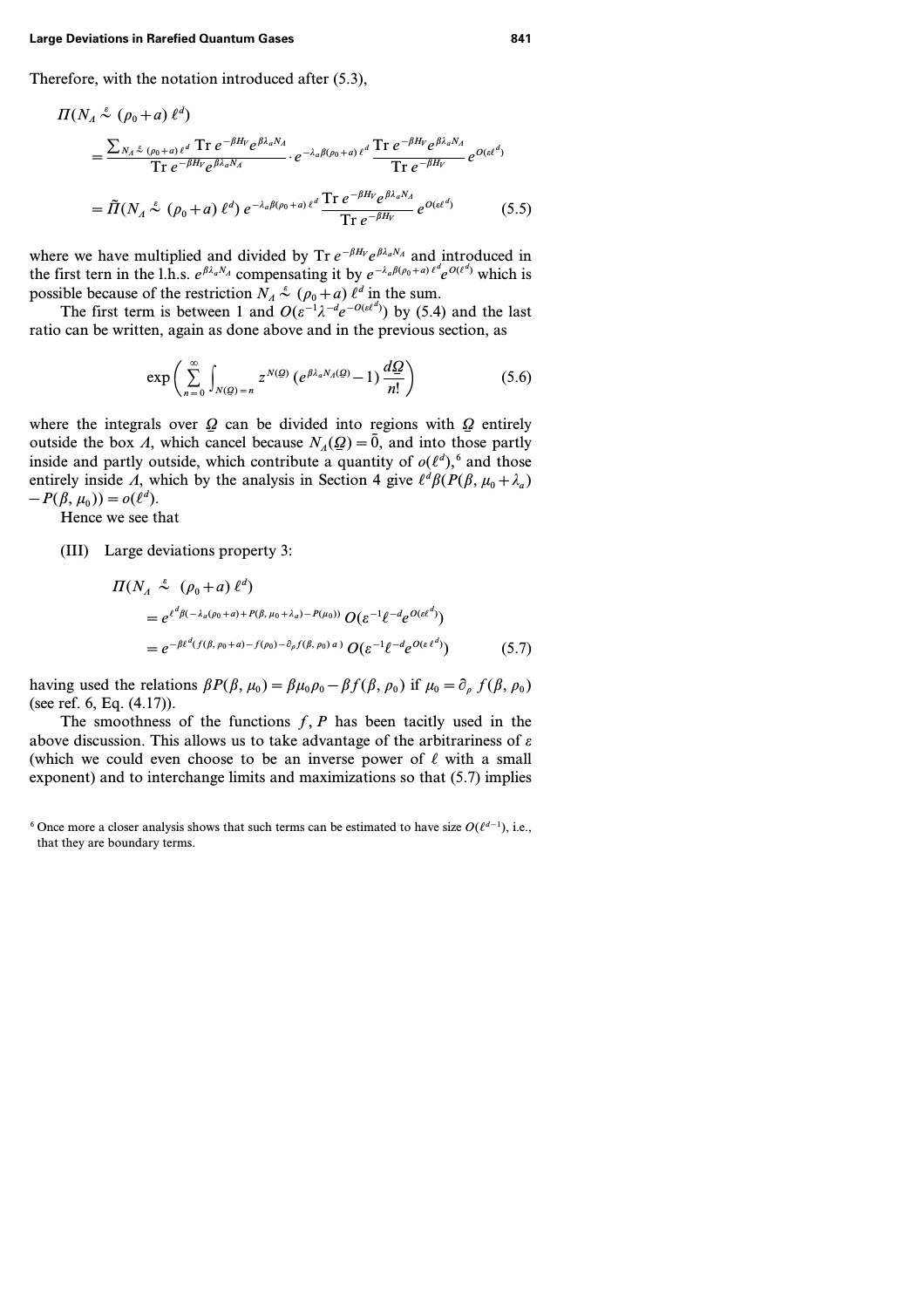the result stated in Section 1. Indeed we deduce that in the interval  $[\rho_0 + a, \rho_0 + b] \ell^d$  there is a value of *N* whose probability multiplied by  $e^{AF(\beta, \rho_0 + a)\ell^d}$  is  $\geqslant O(e^{(b-a)O(\ell^d)}\ell^{-d})$  times the exponential in (5.7) and *a, b* are arbitrary in  $(0, \delta_0(\beta, \mu_0))$ . This is the main result claimed in Section 1.

## **6. BEYOND THE ANALYTICITY REGION**

A completely different method can be used to study systems satisfying Boltzmann statistics at *arbitrary chemical potential* or Bose gases *in the region*  $e^{\beta \mu + 2\beta B}$  < 1. The method does not apply to Fermi systems. We illustrate it in the bounded positive interaction case: more general cases can presumably be treated along similar lines but we shall not attempt to do so here.

The method is very similar to the one used in classical statistical mechanics by refs. 8 and 9. This entails comparing  $\Gamma(\lambda)$  in (4.1) with the partition function  $Z(\beta, \mu + \lambda; \Lambda)$  obtained by replacing  $H_V$  in the right side of  $(4.1)$  with  $H<sub>A</sub>$ . More precisely we want to prove that  $|A|^{-1}$  log  $\Gamma(\lambda) \rightarrow |A|^{-1}$  log  $Z(\beta, \mu + \lambda; A) = P(\beta, \mu + \lambda)$  which would give us directly the desired result. For a classical system this is done by first noting that  $\Gamma(\lambda)$  is (for  $L - l > D$ ) nothing else than  $\Gamma(Z(\beta, \mu + \lambda; \Lambda | \eta) d\nu(\eta)$ . Here *n* is the configuration of particles outside  $\Lambda$ ,  $d\nu(\eta)$  is the induced Gibbs measure and  $Z(\beta, \mu + \lambda; \Lambda | \eta)$  is the partition function (or normalization factor) for the grand canonical ensemble with chemical potential  $\mu + \lambda$ , in a box  $\Lambda$  with boundary conditions  $\eta$ . The proof of the LD formula is then basically a version of the proof of equivalence of ensembles.<sup>(6)</sup>

To carry out a similar analysis for the quantum Boltzmann and Bose case it is necessary to use trajectories  $\Omega$  instead of configurations. One<br>simply considers probabilities of events happening in a fictitious gas of simply considers probabilities of events happening in a fictitious *gas of closed paths*: the probability of a configuration  $Q = (Q_1, \ldots, Q_n)$  of this gas is is,

$$
z^n e^{-\beta U(\mathcal{Q})} \, d\mathcal{Q} / Z(\beta, \mu, V) \tag{6.1}
$$

with the notation of the previous sections. We can now write  $Q =$ <br> $(Q, Q)$  in which the contours in Q are totally or partially inside 4 and  $(Q_A, Q_{\text{ext}})$  in which the contours in  $Q_A$  are totally or partially inside *L* and<br>those in *Q* do not have any points inside *L* Then the probability distributhose in  $\Omega_{\text{ext}}$  *do not have any points inside A*. Then the probability distribu-<br>tion in (6.1) induces conditional probabilities  $W(O \cup O)$  verifying the tion in (6.1) induces conditional probabilities  $W_A(\mathcal{Q}_A | \mathcal{Q}_{ext})$  verifying the appropriate "*DI R equations*" appropriate ''*DLR equations*''

$$
W_{\Lambda}(\mathcal{Q} \mid \mathcal{Q}_{\text{ext}}) = \frac{z^n e^{\beta U(\mathcal{Q} \mid \mathcal{Q}_{\text{ext}})} d\mathcal{Q}/n!}{\tilde{Z}(\beta, \mu; \Lambda \mid \mathcal{Q}_{\text{ext}})}\tag{6.2}
$$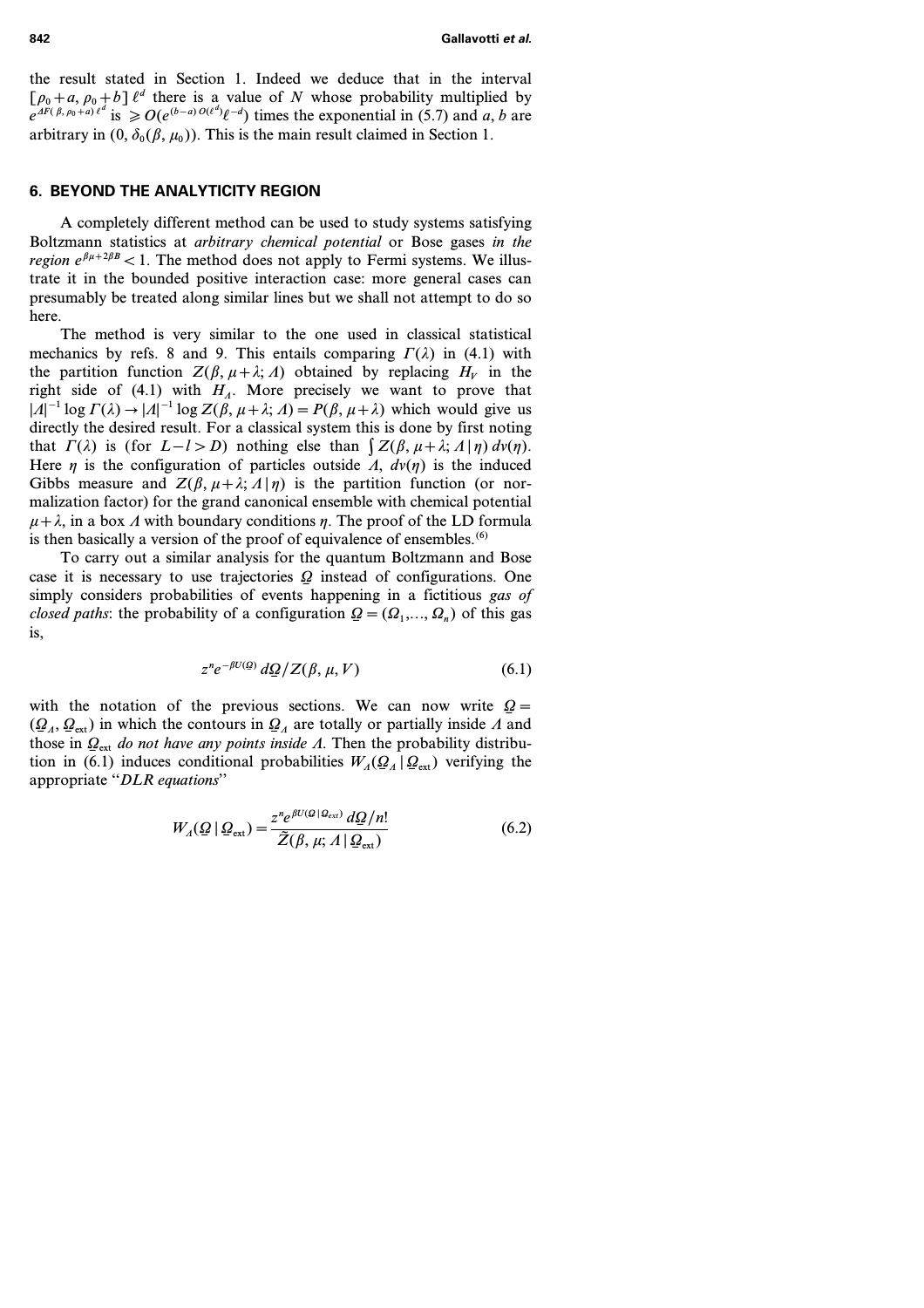where  $\tilde{Z}$  is the appropriate normalization. (Fermions cannot be treated in this way because the integration  $d\Omega$  is *not positive*).<br>The main estimate on which the analysis will the

The main estimate on which the analysis will rely is that, in analogy to the classical case, the contribution to the partition function from trajectories which cross  $\partial A$  is proportional to  $\partial A$ . More precisely there exists a function  $\theta(\beta, z)$  such that

$$
\frac{1}{|\partial A|} \log \sum_{m} \int_{N_V(\mathcal{Q}) = m, \mathcal{Q}_1 \cap \partial A \neq \emptyset}^{N} z^m e^{-\beta U(\mathcal{Q} \setminus \mathcal{Q})} d\mathcal{Q}/m! < \vartheta(\beta, z) < \infty \tag{6.3}
$$

for all  $\Lambda \subseteq V$  and for all configurations  $\Omega'$ ; the tilde over the integral means that the contours in O must all intersect A. This is an estimate that can be that the contours in  $\Omega$  must all intersect  $\Lambda$ . This is an estimate that can be proved without restrictions in the case of a Boltzmann statistics; however in proved without restrictions in the case of a Boltzmann statistics; however in the case of bosons it can only be proved under the condition  $ze^{2\beta B}$  < 1; for a proof see ref. 1 proof of Lemma 2.2, p. 366.<sup>7</sup>

The probability  $\Pi(N)$  that  $N_A(\Omega) = N$  can be estimated by consid-<br>the probability of the same event conditioned on the presence of an ering the probability of the same event conditioned on the presence of an external configuration  $Q_{ext}$ : if the resulting estimate coincides with (1.6) up<br>to a correction by a factor  $e^{O(\ell^{d-1})}$  *independently* of  $Q_{ext}$  the proof of (1.7)<br>will be achieved will be achieved.

(IV) *Large deviation property 4. Suppose that the interaction potential v* is positive and bounded. Let  $\beta$ ,  $\mu_0$  be in the region  $e^{\beta \mu_0 + 2\beta B} < 1$  in the Bose *case or arbitrary in the Boltzmann case. We also assume that there is no phase transition at*  $\beta$ ,  $\mu_0$ . Let  $\rho_0$  be the corresponding density (so that  $\rho_0 = \rho(\beta, \mu_0)$ , i.e.,  $\frac{\partial P(\beta, \mu)}{\partial \mu}$ , is continuous at  $\mu_0$ . If the side  $\ell$  of the box  $\Lambda$ *tends to infinity and, correspondingly, the container side L also tends to infinity so that*  $L/\ell \rightarrow \infty$ *, then* 

$$
\lim_{\ell \to \infty} \ell^{-d} \log \sum_{\tilde{\rho} \in [a, b]} \Pi(\tilde{\rho} \ell^{d}) = \max_{\tilde{\rho} \in [a, b]} -\beta \Delta F(\beta, \tilde{\rho}, \rho_{0}) \tag{6.4}
$$

*This holds for the Bose system provided the interval [a, b] is contained in an interval*  $(0, \rho_{max}(\beta))$  *where*  $\rho_{max}(\beta)$  *is the maximal density that can be* 

<sup>7</sup> In an unpublished note by Lupini and one of us, (GG), this region was slightly extended to cover cases with  $ze^{2\beta B} > 1$  in systems with hard core interactions. This made use of the fact that hard cores force the Brownian paths  $\Omega$  to be "quite extended" (i.e.,  $O(a)$  if *a* is the core radius) while they have average size  $O(\sqrt{\beta})$ : therefore they have a low probability if  $\beta$  is small. Hence one can take  $ze^{2\beta B} > 1$  (by  $O(e^{a^2/\beta})$  provided  $\beta$  is small enough. The analysis could be extended to cover also such cases which, however, are conceptually not really different from the case considered here.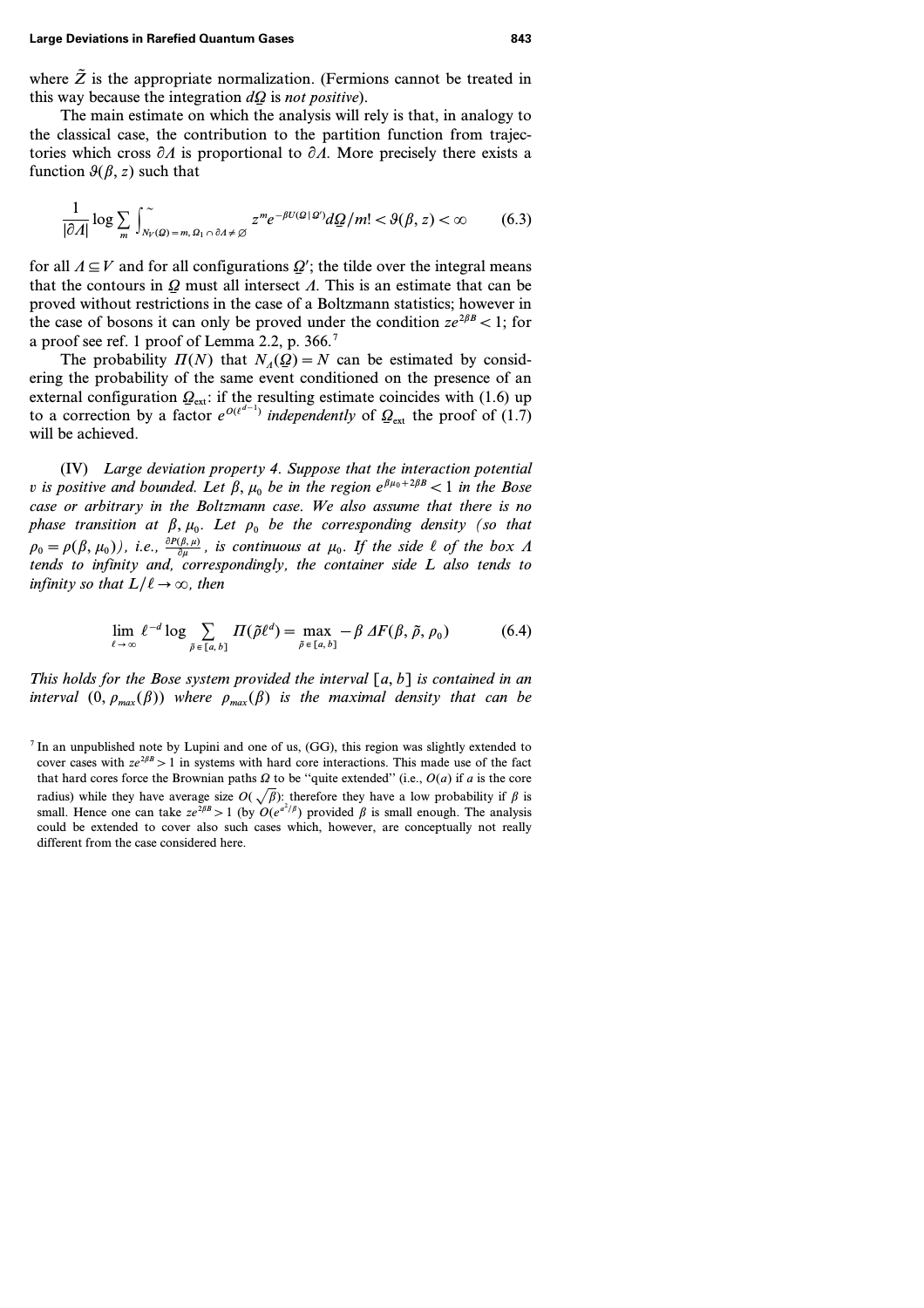*achieved as the chemical potential varies compatibly with the restriction*  $e^{\beta\mu_0+2\beta B}$  < 1. (There is no such restriction in the Boltzmann case).

The assumption of boundedness on the potential does not allow hard cores. However the technique below also applies to the hard core case with a tail which is not necessarily repulsive: to avoid technicalities we do not discuss this case. Eliminating completely all restrictions, i.e., assuming just stability or possibly superstability of the potential, seems to require new ideas.

To prove (6.4) we fix the configuration  $Q_{\text{ext}}$  outside *L* and we look first lower bound for *H*. This is obtained by remarking that if  $Q \subset A$ for a lower bound for  $\Pi_{(n)}$ . This is obtained by remarking that if  $\Omega \subset \Lambda$ <br>then for configurations O in which all trajectories are at least a distance D then for configurations  $\Omega$  in which all trajectories are at least a distance *D*<br>from  $\partial A |U(O|Q)| = 0$ from  $\partial A$ ,  $|U(\Omega)|Q_{ext}||=0$ .<br>Hence if  $\Lambda$  is the

Hence, if  $\Lambda$ <sup>D</sup> is the region in the interior of  $\Lambda$  separated from the boundary of  $\partial A$  by a corridor of width *D*, the numerator of the fraction (obtained from  $(6.2)$ ) expressing  $\Pi(n)$  can be bounded below by  $(\int_{Q \subset A_D, n_A(Q) = n} e^{\beta \mu_0 n} e^{-U(Q)} d\Omega/n!)$  which is  $e^{\beta \mu_0 n}$  times the *canonical* partition  $O^D$  for the system with Dirichlet boundary conditions (i.e. vanifunction  $Q_n^D$  for the system with Dirichlet boundary conditions (i.e., vanishing boundary conditions) on  $\partial A$ <sup>*n*</sup> and no external particles outside the box  $A_D$ .

The denominator in (6.2) is bounded above by  $Z_A^0(\mu_0, \beta) e^{9(\mu_0, \beta) |\partial A|}$ where  $Z_A^0$  is the grand canonical partition function for the system with Dirichlet boundary conditions on  $\partial A$  and no external particles outside the box *A*; the second factor bounds the contributions to the integral from the contours of  $\Omega$  that cross the boundary *via* the bound (6.3). Hence

$$
\Pi_A(N) \geq \frac{e^{\beta \mu_0 N} Q_N^D}{Z_A^0(\mu_0, \beta)} e^{-\theta(\mu_0, \beta) |\partial A|}
$$
\n(6.5)

Likewise  $Z_A^0$  gives a lower bound to the denominator of (6.2) while an upper bound on the numerator is

$$
\left(\sum_{k=0}^{N} \int_{N_{A}(\mathcal{Q})=N-k} e^{\beta \mu_{0}(N-k)} e^{-\beta U(\mathcal{Q})} \right) e^{3(\beta, \mu_{0}) |\partial A|}
$$
(6.6)

and again we recognize that the integral gives the canonical partition function for *N*−k particles in  $\partial A$  with Dirichlet (and no outside particles) boundary condition multiplied by  $e^{\beta \mu_0(N-k)}$ . Therefore

$$
\Pi_{A,N} \leq e^{\theta |\partial A|} N \max_{k \leq N} \frac{e^{\beta \mu_0 (N-k)} Q_{N-k}(\beta)}{Z_{A_D}^0(\beta, \mu_0)}
$$
  
=  $e^{\theta |\partial A|} N \max_{0 < \delta < \rho} \frac{e^{(\beta \mu_0 (\rho - \delta) - \beta f(\beta, \rho - \delta)) |A|}}{e^{(\beta \mu_0 \rho_0 - \beta f(\beta, \rho_0)) |A|}} e^{o(|A|)}$  (6.7)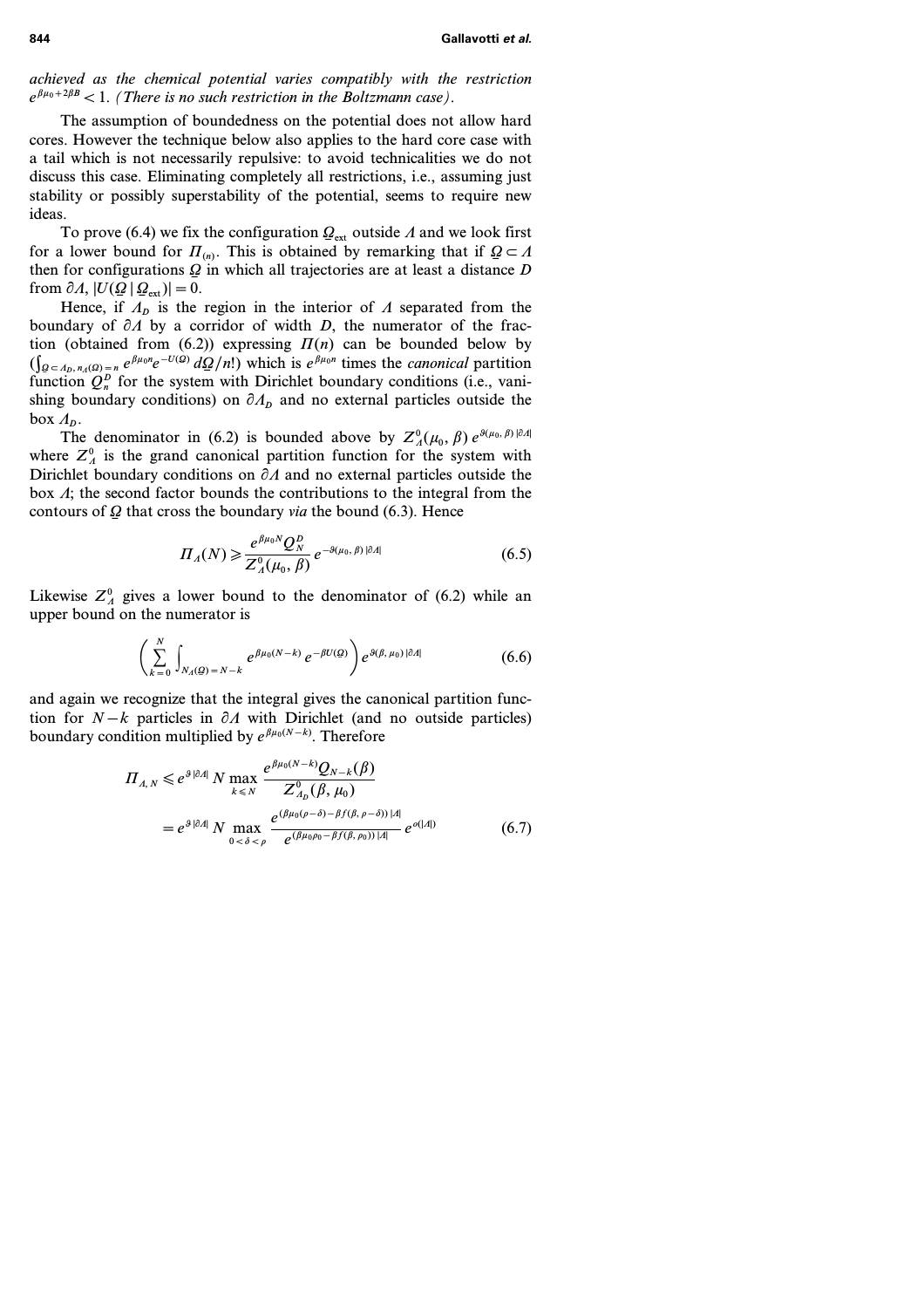where we have used the fact that the canonical thermodynamic limit (with Dirichlet boundary conditions) is uniform in the density in any closed interval contained in  $(0, \rho_{cp})$ , see ref. 6, and furthermore that the maxima in (6.7) are certainly achieved, uniformly in the volume, for  $k > \eta |A|$  for some  $n > 0$ .

In fact the maximum of the r.h.s. of (6.7) is achieved precisely at  $\delta = 0$ by the convexity properties of the free energy because

$$
\frac{e^{(\beta\mu_0(\rho-\delta)-\beta f(\beta,\,\rho-\delta))|\mathcal{A}|}}{e^{(\beta(\mu_0\rho_0-\beta f(\beta,\,\rho_0))|\mathcal{A}|}}=e^{-\beta(f(\beta,\,\rho-\delta)-f(\beta,\,\rho_0)-\partial_\rho f(\beta,\,\rho_0)(\rho-\delta-\rho_0))|\mathcal{A}|}\tag{6.8}
$$

Where we have used the relation between grand canonical pressure and canonical free energy. We have assumed above that there are no phase transitions in the sense that for each chemical potential considered there is just one density possible. In particular this means that  $\rho = \frac{\partial P(\beta, \mu)}{\partial \mu}$  and  $\mu = \frac{\partial f(\beta, \rho)}{\partial \rho}$  and therefore (6.7), (6.8) and (6.5) imply (6.4). Existence of phase transitions affect the argument and the results in the same way as they do in classical statistical mechanics and we do not discuss the details.

The above method is purely probabilistic and it relies on two properties: (1) the measure  $d\Omega$  is positive and (2) inequality (6.3). Therefore it applies also to the Bose gas case whenever (6.3) can be checked. The inequality (6.3) does not hold if  $ze^{2\beta B} > 1$  so that new ideas seem necessary to treat the Bose statistics case in spite of the important results of ref. 2 which, by relying on Ginibre's representation of the Gibbs distributions, provide a proof of boundary conditions independence.

## **7. BEYOND THE SMALL ACTIVITY REGION FOR WEAKLY INTERACTING FERMIONS ON A LATTICE**

In this section we discuss Fermionic lattice systems. Using the methods developed for the study of ground states in Fermionic systems allows one to deal with arbitrary  $\mu_0$  and  $\beta$  at small coupling, thus enlarging the region in which LD relations can be obtained, at least if one assumes periodic boundary conditions, i.e., regarding *V* as a torus. (This is certainly *very restrictive* but we note that periodicity of boundary conditions is an assumption under which most of the existing results on fermions have been derived.)

Results can be obtained for all  $\mu_0$  (i.e., also positive  $\mu_0$  which is not possible with the previous method). *In the continuum case, however, similar results can be derived only in one-dimension or if an ultraviolet cut-off is imposed on*  $\vec{k}$ . We shall fix *a priori*  $\mu_0$ ,  $\beta$ , with  $\beta > 0$ , and *then* discuss the large deviations for *v* small enough (depending on the choice of  $\beta$ ,  $\mu_0$ ).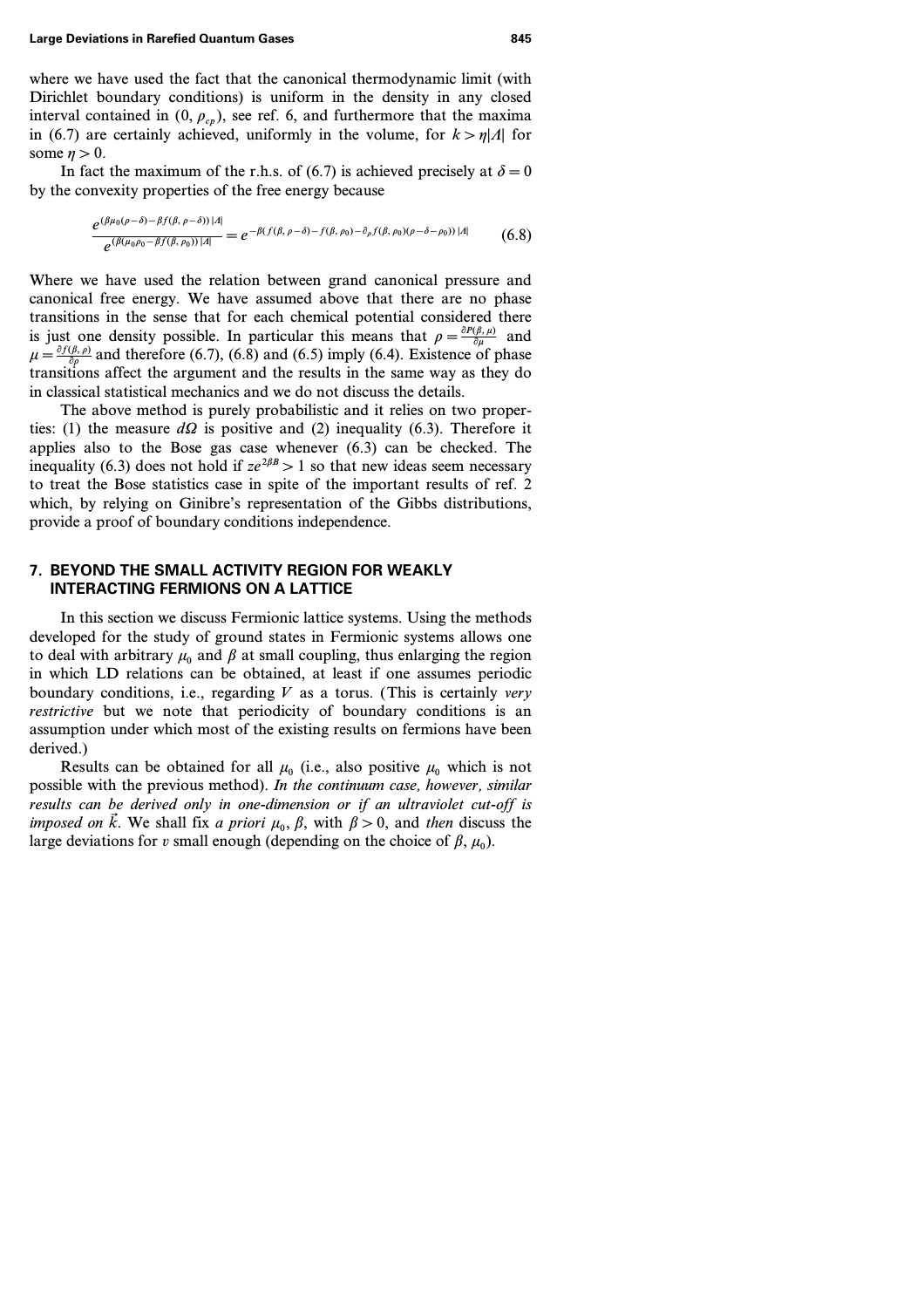One can wonder how is it that the low temperature techniques that, even for lattice systems, have been proved useful only in *1*-dimensional cases (meeting serious, so far insurmountable, difficulties in higher dimension) can be of help here in an arbitrary dimension. However the low temperature techniques were devised to treat the case  $\beta = +\infty$ , i.e., ground states. We would encounter the same difficulties in their application to large deviations theory if we tried to employ them for the purpose of analyzing LD at zero temperature. Applying them at  $\beta^{-1} > 0$  and at weak interaction is, however, not difficult at least for lattice systems.

We consider a *d*-dimensional square box of even integer side *L* with periodic boundary conditions, and  $\vec{x} = (n_1, ..., n_d)$ , with  $n_i = -L/2, ..., L/2$ . The Hamiltonian is similar to (1.1) with the Laplace operator replaced by the discrete Laplace operator. If there is no interaction all properties of the system can be obtained through the free *Schwinger function*, also called *propagator*,

$$
g(\underline{x}) = \frac{1}{\beta} \sum_{k_0, \vec{k}} \frac{e^{ik_0(x_0 + 0^-) + i\vec{k}\vec{x}}}{-ik_0 + E(\vec{k}) - \mu_0}
$$
(7.1)

where  $x_0 \in (-\beta, \beta)$  and  $k_0 = \frac{2\pi}{\beta} (m + \frac{1}{2})$ ,  $m = 0, \pm 1,...$ , and  $k_i = \frac{2\pi n_i}{L}$ ,  $n_i =$  $0, \pm 1, \ldots, \pm L/2, \vec{k} = (k_1, \ldots, k_d)$ , *L* being the length of the side of *V* and  $E(\vec{k}) = \sum_{i=1}^{d} (1 - \cos k_i)$ . The symbol  $x_0 + 0$ <sup>–</sup> means that the value is the limit from the left.

The "propagator," see for instance Section 2 in refs. 10 or 11, is defined in terms of the creation and annihilation operators for fermions  $a_x^{\pm}$ and of the free Hamiltonian  $T = \sum -(\frac{1}{2}A_{x_i} - \mu_0) = \int_V a_x^+ (-\frac{1}{2}A_x - \mu_0) a_x^- d\mu_x$ <br>as

$$
g_{+}(\xi, t) = \text{Tr } e^{-(\beta - t)T} a_{\xi}^{-} e^{-tT} a_{\xi}^{+} / \text{Tr } e^{-\beta T}
$$
  
\n
$$
g_{-}(\xi, t) = \text{Tr } e^{-(\beta - t)T} a_{\xi}^{+} e^{-tT} a_{\xi}^{-} / \text{Tr } e^{-\beta T}
$$
\n(7.2)

if  $\frac{\zeta}{2} = x - x'$ ,  $t > 0$ , which are combined to form a single function: *¯*

$$
g(\xi, t) = \begin{cases} g_{+}(\xi, t) & \text{if } \beta > t > 0 \\ -g_{-}(-\xi, -t) & \text{if } -\beta < t \le 0 \end{cases}
$$
(7.3)

And (7.1) is a well known Fourier representation of the function in (7.3), having replaced the temperature parameter  $t$  with  $x<sub>0</sub>$  for uniformity of notation. Note that the function  $g(x, t)$  has to be regarded as a function of the vehicle is defined and periodic although not continuous in  $\int_{a}^{b} g(x) dx$ *t* which is defined and periodic, although not continuous, in  $[-\beta, \beta]$  (and of *x* defined and periodic in  $[-L, L]^d$ : this is important to keep in mind<br>when studying Fourier transforms when studying Fourier transforms.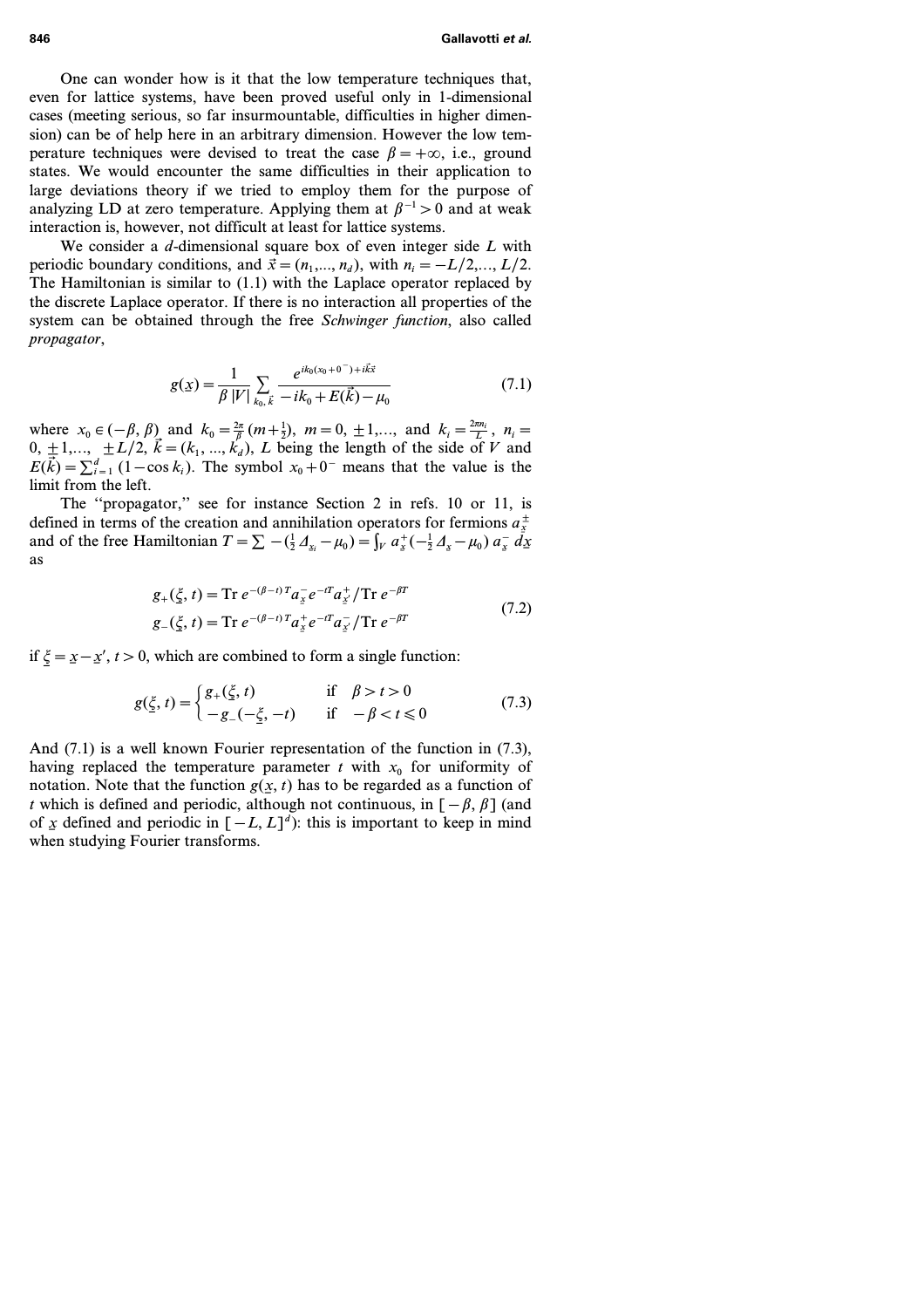*Note that*  $k_i \leq 2\pi$  *while*  $k_0$  *is unbounded*: this unboundedness of the sum is an *ultraviolet problem* "in the temperature direction" and restricting to a lattice has the advantage that no ultraviolet problem is present in the ''spatial direction.'' The ultraviolet problem in the temperature direction is somewhat trivial: it is however essential to have no cut-off in the  $k<sub>0</sub>$  values. Such cut-offs violate "reflection positivity," i.e., the resulting system is no longer Hamiltonian and the physical interpretation becomes unclear.

We define the "distance on the periodic box *V*" as  $d_L(x_i) = \frac{L}{\pi} \sin(\frac{\pi x_i}{L})$ and  $d_{\beta}(x_0) = \frac{\beta}{\pi} \sin(\frac{\pi x_0}{\beta})$  and  $\underline{d}_{\beta, L}(\underline{x}) = (d_L(x_1), ..., d_L(x_d), d_{\beta}(x_0))$ . This becomes the ordinary distance in the limit  $L \to \infty$ .

*In the following we shall sometimes write*  $\sum_{\vec{x}}$  *as*  $\int d\vec{x}$ *.* 

For all positive integers  $\alpha$  there exists a constant  $C_{\alpha}$ , independent of  $\beta$ *, |V|,*  $\mu_0$  such that

$$
|g(\underline{x}-\underline{y})| \leq v^{-1} \frac{C_{\alpha}}{1+v^{\alpha} |d_{\beta, L}(\underline{x}-\underline{y})|^{\alpha}}
$$
(7.4)

where  $v^{-1} = 1 + 1/\max\{-\mu_0, \beta^{-1}\}.$ 

In fact let  $h(t)$  a  $C^{\infty}$  function which is 1 for  $t > 2$  and 0 for  $t < 1$ ; we can decompose the propagator *g* into its ultraviolet and infrared parts  $g_u, g_i$ ; we write

$$
g(\underline{x} - \underline{y}) \equiv g_u(\underline{x} - \underline{y}) + g_i(\underline{x} - \underline{y})
$$
  
\n
$$
\stackrel{\text{def}}{=} \frac{1}{\beta |V|} \sum_{k_0, \bar{k}} h(k_0^2) \frac{e^{ik_0(x_0 + 0^-) + i\bar{k}\bar{x}}}{-ik_0 + E(\vec{k}) - \mu_0}
$$
  
\n
$$
+ \frac{1}{\beta |V|} \sum_{k_0, \bar{k}} (1 - h(k_0^2)) \frac{e^{ik_0x_0 + i\bar{k}\bar{x}}}{-ik_0 + E(\vec{k}) - \mu_0}
$$
 (7.5)

and we estimate them separately.

(1) First we check that the bound (7.4) holds for  $g_i(\underline{x})$ ; if  $n_0, n_1, \dots, n_d$ are positive integers then

$$
|(d_L(x_1)^n \cdots d_L(x_i)^{n_d} d_{\beta}(x_0)^{n_0}) \cdot g_i(\underline{x})| \leq \frac{1}{\beta |V|} \sum_{k_0, \vec{k}} |\partial_{k_1}^{n_1} \cdots \partial_{k_0}^{n_0} \hat{g}_i(\underline{k})| \qquad (7.6)
$$

where  $\partial_{k_i}$ ,  $\partial_{k_0}$  denotes the discrete derivative on the lattice of the wave numbers *k*. Noting that the denominator in (7.1) is greater than  $\max\{-\mu_0, \beta^{-1}\}$ , one obtains for  $g_i(\underline{x}-\underline{y})$  the bound (7.4) because the sum<br>over *k* is finite and that over  $\vec{k}$  tends to an integral over the Brillouin zone over  $k_0$  is finite and that over  $\vec{k}$  tends to an integral over the Brillouin zone which is also finite.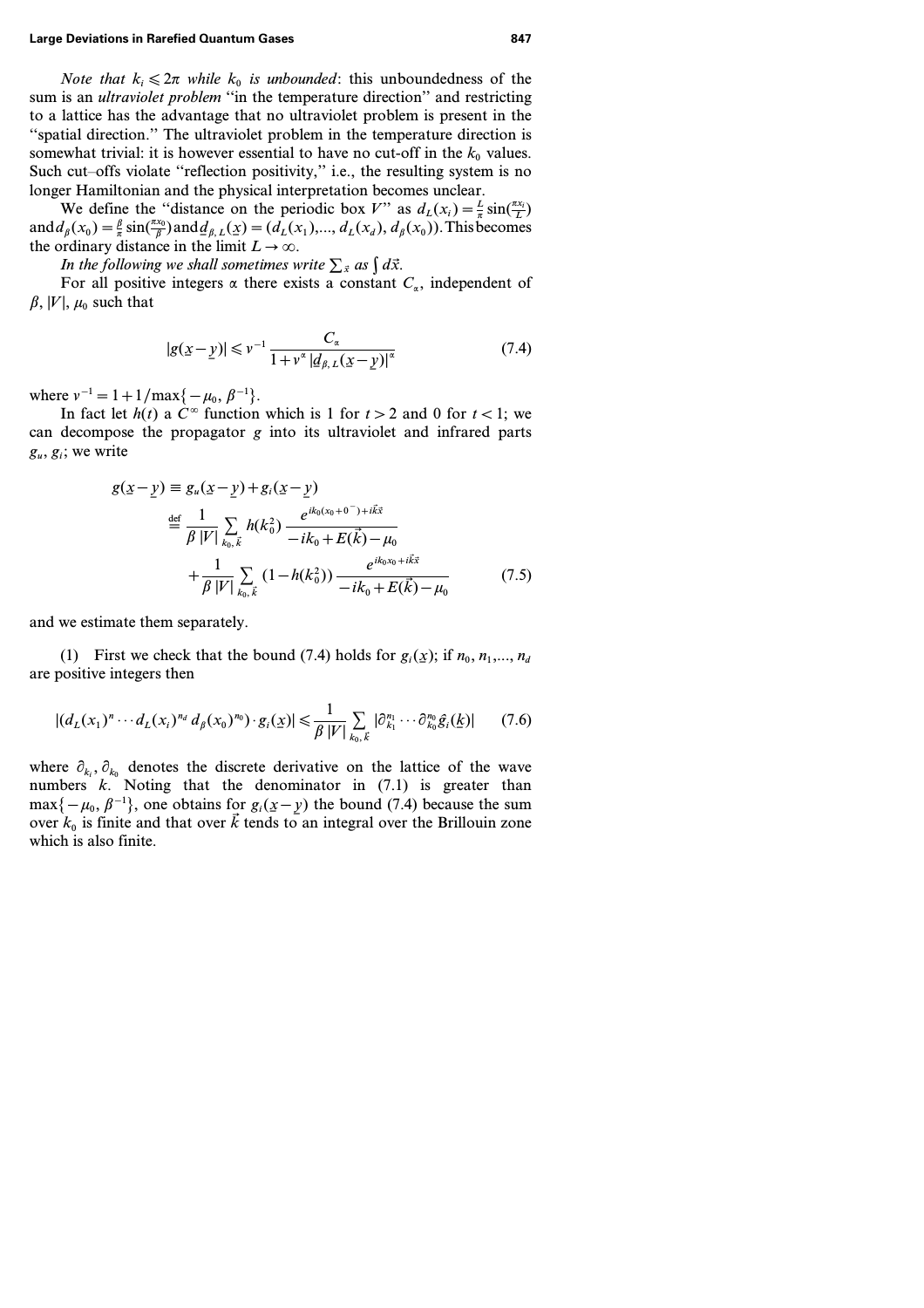(2) The next relation that we need is that, for all  $\alpha$  there is a constant *C<sup>a</sup>* such that

$$
|g_u(\underline{x}-\underline{y})| \leqslant \frac{C_{\alpha}}{1+\nu^{\alpha} |d_{\beta,L}(\underline{x}-\underline{y})|^{\alpha}} \tag{7.7}
$$

The "only" problem in checking  $(7.7)$  is that the sum over  $k_0$  is unbounded and the summand is  $O(k_0^{-1})$  so that the sum is improperly convergent if  $n_0 = 0$ : indeed using (7.6) we see that if  $|n_0| \ge 1$  the discrete derivative is applied either to the denominator (and gives a quantity bounded by  $O(k_0^{-2})$ ) or it is applied to  $(1 - h(k_0^2))$ , and  $\partial_{k_0}h(k_0^2)$  has compact support.

Therefore we have to check that the lack of convergence only causes a discontinuity of the function  $g<sub>u</sub>$  at the origin and  $\pm \beta$  and it does not affect the large distance behavior. The non smoothness is just a discontinuity hence it does not affect the size of *g<sup>u</sup>* at the origin. A direct check that  $g_u(x)$  is bounded is obtained by rewriting  $g_u$  as

$$
\frac{1}{\beta V} \sum_{\underline{k}} h(k_0^2) \frac{e^{ik_0 x_0 + \vec{k} \cdot \vec{x}} (E(\vec{k}) - \mu_0)}{(-ik_0 + E(\vec{k}) - \mu_0)(-ik_0)} + \delta_{\vec{x}, \vec{0}} \frac{1}{\beta} \sum_{k_0} (h(k_0^2) - 1) \frac{e^{ik_0 x_0}}{-ik_0} + \frac{1}{2} \delta_{x,0} - \chi(x_0) \delta_{\vec{x}, \vec{0}} \stackrel{\text{def}}{=} \bar{g}(\vec{x}, x_0) - \chi(x_0) \delta_{\vec{x}, \vec{0}} \tag{7.8}
$$

where  $\chi(x_0) = 1$  if  $x_0 \ge 0$  and  $\chi(x_0) = 0$  otherwise; furthermore  $\delta_{\vec{x}}$   $\vec{y}$  denotes the Kronecker delta on the lattice points and we use that (recall that *g*,  $g<sub>u</sub>$ ,  $g<sub>i</sub>$  are periodic, although not continuous, functions of  $x<sub>0</sub>$  in  $[-\beta, \beta]$ ).

$$
\beta^{-1} \sum_{k_0 = (m + \frac{1}{2}) 2\pi/\beta} \frac{e^{ik_0(x_0 + 0^{-})}}{-ik_0} = -\frac{1}{2} \text{sign}(x_0) = \frac{1}{2} - \chi(x_0). \tag{7.9}
$$

The function  $\bar{g}$  is defined by the r.h.s. of (7.8); the first two sums in (7.8) are absolutely convergent (the second is a finite sum); hence  $g<sub>u</sub>$  is finite near  $x_0 = 0$ . Furthermore the Fourier transform  $\hat{g}(\underline{k})$  of  $\bar{g}$  is such that its  $\pi R^{-1}$ **n** with *n* integer)<br>  $\pi R^{-1}$ **n** with *n* integer)  $\pi \beta^{-1} n$  with *n* integer)

$$
|\hat{g}(\underline{k})| \le \frac{2d + |\mu_0|}{k_0^2} \chi(|k_0| > 1) + \frac{\chi(|k_0| < 1)}{2\pi \beta^{-1}} + \frac{\beta}{2} \delta_{k_0, 0}
$$
  

$$
\Rightarrow (\beta V)^{-1} \sum_{k_0, \underline{k}} |\hat{g}(\underline{k})| \le c (1 + |\mu_0|) \beta \qquad (7.10)
$$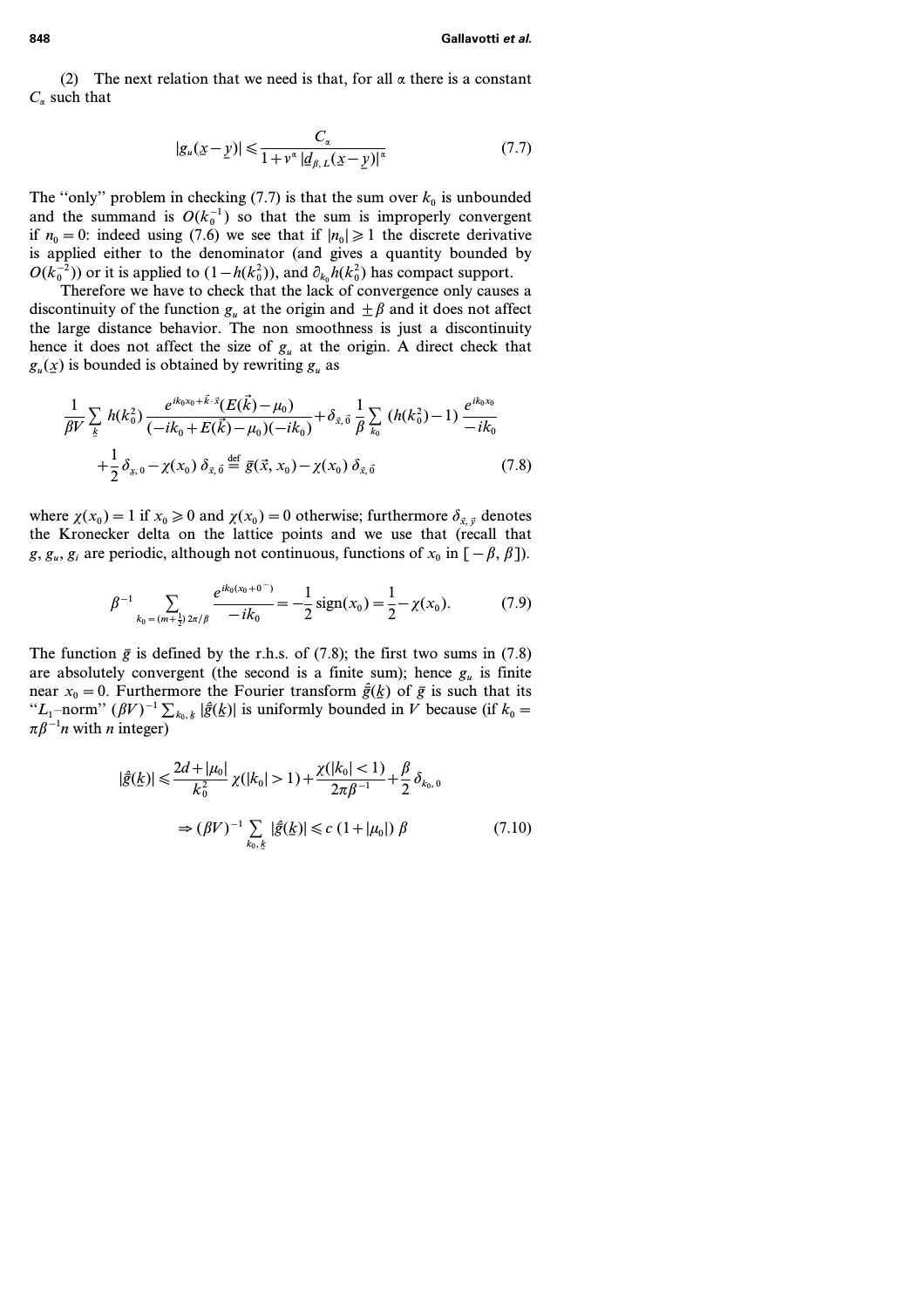for a suitable constant *c*. Note that instead the Fourier transform of *g has a logarithmically divergent L<sup>1</sup>* -norm in the above sense because of the last term in (7.8).

After the above remarks on the nature of the infrared and ultraviolet propagators we can go back to the problem of interest to us here. We study the Laplace transforms considered in 4, (4.3), and write

$$
\operatorname{Tr} e^{-\beta (H_V - \mu_0 N)} e^{\beta \lambda N_A}
$$
\n
$$
= \sum_{n=0}^{\infty} \frac{1}{n!} (\beta \lambda)^n \sum_{\vec{y}_1} \cdots \sum_{\vec{y}_n} \chi_A(\vec{y}_1) \cdots \chi_A(\vec{y}_n) \operatorname{Tr} [e^{-\beta (H_V - \mu_0 N)} \rho(\vec{y}_1) \cdots \rho(\vec{y}_n)] \tag{7.11}
$$

where  $\rho(\vec{x}) = \psi_{\vec{x}}^+ \psi_{\vec{x}}^-$ . Note that since the fermions are on a lattice and in a finite container the series over *n* is a finite sum, by Pauli's principle.

It is well known that the partition function trace for a Fermionic Hamiltonian can be written in terms of *Grassman's variables*  $\eta_x^+ \equiv \eta_{\vec{x},x_0}^+$ ,  $\eta_{\overline{x}} = \eta_{\overline{x}, x_0}^-$ ; in particular, if  $H_0$  is the kinetic energy (with the discrete *¯* Laplacian)

$$
\frac{\mathrm{Tr}\left[e^{-\beta(H_V-\mu_0 N)}\rho(\vec{y}_1)\cdots\rho(\vec{y}_n)\right]}{\mathrm{Tr}\,e^{-\beta(H_V-\mu_0 N)}}=\frac{\int P(d\eta)\,e^{-U(\eta)}\eta_{\vec{y}_1,0}^+\eta_{\vec{y}_1,0}^- \cdots\eta_{\vec{y}_n,0}^+\eta_{\vec{y}_n,0}^-}{\int P(d\eta)\,e^{-U(\eta)}}\tag{7.12}
$$

where  $U(\eta) = \varepsilon \int dx dy v(\vec{x} - \vec{y}) \delta(x_0 - y_0) \eta_x^* \eta_x^- \eta_y^+ \eta_y^-$ ,  $\int dx = \sum_{\vec{x}} \int_{\theta}^{\theta} dx_0$ . The<br>"integral"  $[P(dx)]$ , is defined an monomials of Grassman variables (and  $\int P(d\eta) \cdot$  is defined on monomials of Grassman variables (and  $\int P(d\eta) \cdot$  is defined on monomials of Grassman variables (and extended to general functions by linearity) by the anticommutative Wick rule with propagator  $(7.1)$ . Then we can write by  $(7.11)$ ,  $(7.12)$ 

$$
\left\langle e^{\lambda\beta N_A} \right\rangle_{\mu_0} = \frac{\int P(d\eta) \, e^{-U(\eta)} e^{\beta\lambda N_A(\eta)}}{\int P(d\eta) \, e^{-U(\eta)}} \tag{7.13}
$$

where  $N_A(\eta) = \sum_{\vec{x}} \chi_A(\vec{x}) \eta_{\vec{x},0}^+ \eta_{\vec{x},0}^-$ .

**Remark.** Had we considered instead of the ratio in (4.3) the quantity

$$
\frac{\operatorname{Tr} e^{-\beta(H_V - \mu_0 N + \lambda N_A)}}{\operatorname{Tr} e^{-\beta(H_V - \mu_0 N)}} = \frac{\int P(d\eta) \, e^{-U(\eta)} e^{\lambda \beta \hat{N}_A(\eta)}}{\int P(d\eta) \, e^{-U(\eta)}} \tag{7.14}
$$

where  $\hat{N}_A = \beta^{-1} \int dx_0 \sum_{\vec{x}} \chi_A(x) \eta_{\vec{x}}^+ \eta_{\vec{x}}^-$  we would have obtained a different quantity but estimates for it can be obtained in a way similar to the ones we explain below: this is related to the discussion following (2.4).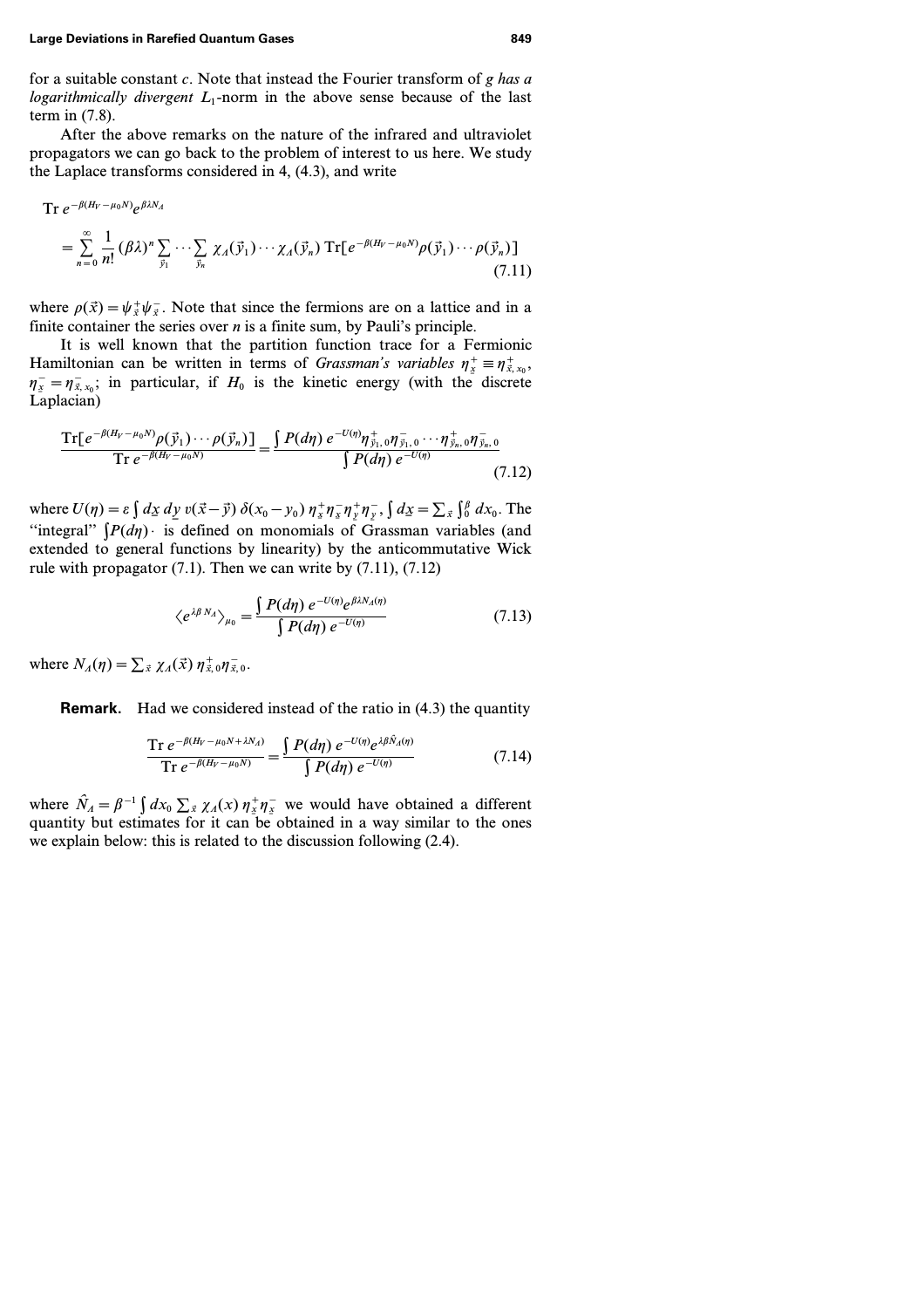In terms of Grassmanian integrals the logarithm of the Laplace transform of the probability (4.1) divided by  $\beta$  | $\Lambda$ | is given by

$$
\frac{1}{\beta |A|} \log \langle e^{\lambda \beta N_A} \rangle_{\mu_0} = \frac{1}{\beta |A|} \log \frac{\int P(d\eta) e^{-U(\eta)} e^{\beta \lambda N_A}}{\int P(d\eta) e^{-U(\eta)}} \tag{7.15}
$$

For a system of fermions on a cubic *d*-dimensional lattice with Hamiltonian (1.1), in which the Laplace operator is replaced by the discrete Laplace operator, then we can proceed to developing a *cluster expansion at small interaction* and proceed to studying the large deviations probabilities following the same strategy of Sections 4 and 5 earlier.

In fact by the definition of *truncated expectation*

$$
\log \int P(d\eta) \, e^{\varepsilon A(\eta)} \mathcal{E}^T(e^{\varepsilon A}) \stackrel{\text{def}}{=} \sum_{n=0}^{\infty} \frac{\varepsilon^n}{n!} \mathcal{E}^T(A; n) \tag{7.16}
$$

where  $\mathscr{E}^{T}(A; n) = \mathscr{E}^{T}(A_1, A_2, ..., A_n)|_{A_i = A}$  with  $\mathscr{E}(\cdot, \cdot, ...)$  is a suitably defined multilinear function of its *n* arguments, we can rewrite (7.15) as

$$
\frac{1}{\beta} \left| A \right| \mathscr{E}^T(e^{-U}(e^{\lambda \beta N_A} - 1)) \tag{7.17}
$$

having exploited that Grassmanian variables anticommute (so that even monomials in Grassmanian fields commute, *unlike the Fermionic fields that generate them*). More explicitly we develop the exponential in powers and obtain

$$
\frac{1}{\beta |\mathcal{A}|} \bigg[ \sum_{n=0}^{\infty} \frac{1}{n!} \mathcal{E}^T \bigg( -U + \int d\underline{x} \, \chi_{\mathcal{A}} (\vec{x}) \, \eta_{\vec{x},0}^+ \eta_{\vec{x},0}^-; n \bigg) - \frac{1}{n!} \sum_{n=0}^{\infty} \mathcal{E}^T (-U; n) \bigg]
$$
\n(7.18)

As usual one can represent the Grassmanian expressions

$$
U(\eta) = \int dx \, dy \, v(\vec{x} - \vec{y}) \, \delta(x_0 - y_0) \, \eta_x^+ \eta_y^- \eta_y^+ \eta_y^-
$$
  

$$
N_A(\eta) = \beta \lambda \int \chi_A(\vec{y}) \, \delta(y^0) \, \eta_y^+ \eta_y^- \, dy \tag{7.19}
$$

by the diagrams or ''*graph elements*'' in Fig. 1.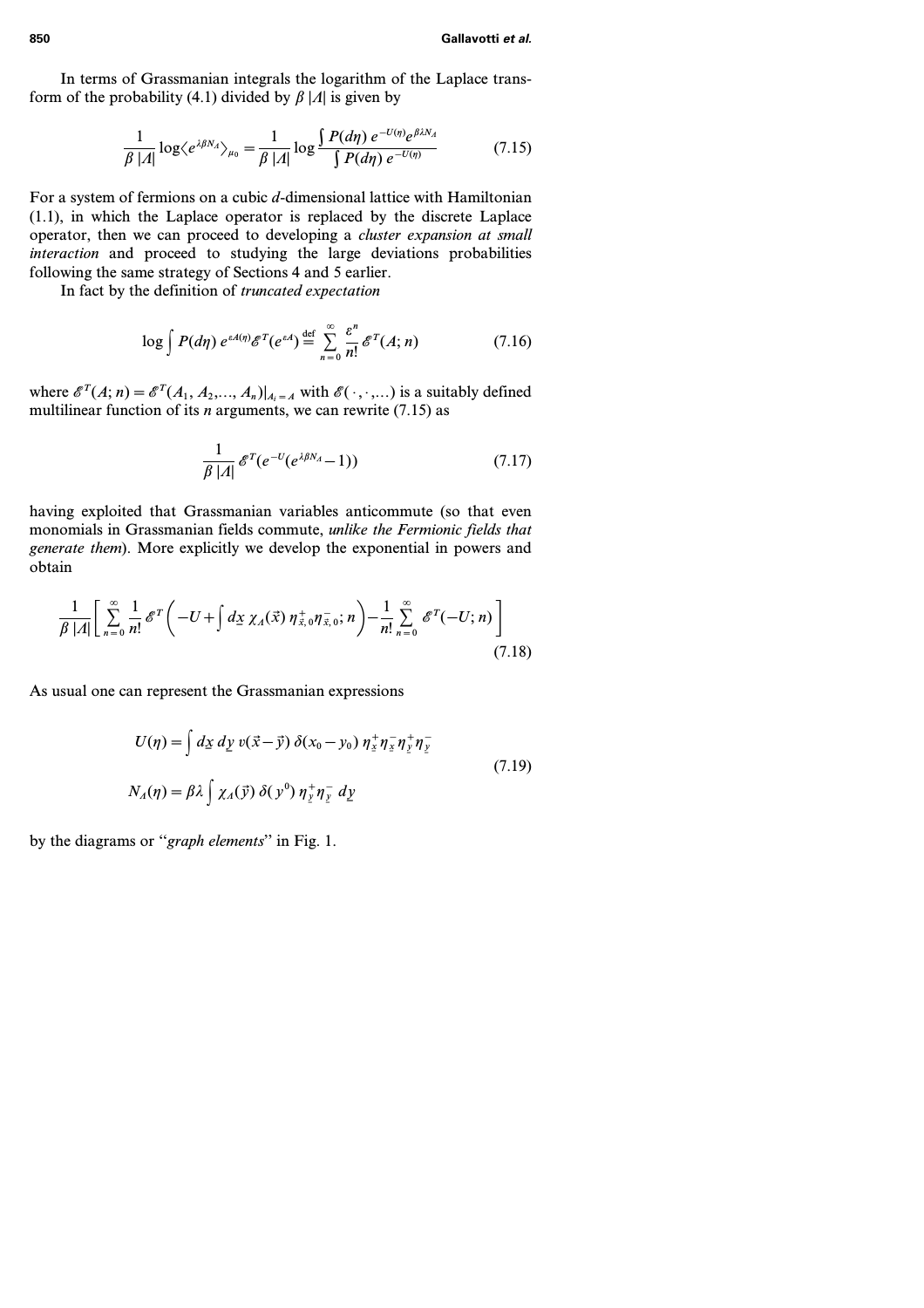

Fig. 1. The lines "entering (exiting) a point" *x* represent the Grassmanian fields  $\psi_x^+$  (respectively). tively  $\psi_{\vec{x}}^-$ ); the wavy line connecting the dots marked  $\underline{x}, \underline{x}'$  represents  $v(\vec{x} - \vec{x}') \delta(x^0 - x^0)$  while the dot in the second diagram represents  $\chi_A(\vec{x}) \, \delta(x_0)$ .

We can call the pair  $P = (x, x')$  or the single point  $Q = x$  in Fig.1 a *cluster*. If

$$
dP = d\underline{x} \, d\underline{x}', \qquad dQ = d\underline{x}, \qquad V(P) = v(\vec{x} - \vec{x}') \, \delta(x^0 - x'^0),
$$
  

$$
\chi_A(Q) = \chi_A(\vec{x}) \, \delta(x^0), \qquad \eta(P) = \eta_{\vec{x}}^+ \eta_{\vec{x}}^- \eta_{\vec{x}}^+ \eta_{\vec{x}}^-, \qquad \eta(Q) = \eta_{\vec{x}}^+ \eta_{\vec{x}}^- \tag{7.20}
$$

and if we set, as above,  $\int dx \cdot \frac{def}{=} \int_0^b dx^0 d\vec{x} \cdot \frac{def}{=} \int_0^b dx^0 \sum \vec{x} \cdot$  the (7.18) takes the form

$$
\sum_{\substack{n_1,n_2 \ n_2 \geq 1}} \int \left( \prod_{i=1}^{n_1} V(P_i) dP_i \right) \cdot \left( \prod_{j=1}^{n_2} \chi_A(Q_j) dQ_j \right)
$$
  
• 
$$
\mathscr{E}^T \left( \left( \prod_{i=1}^{n_1} \eta(P_i) \right) \left( \prod_{j=1}^{n_2} \eta(Q_j) \right); n_1 + n_2 \right) \tag{7.21}
$$

simply by the multilinearity of the truncated expectations, see refs. 11 and 12. The sum over  $n_2$  starts from  $n_2 = 1$  because the terms with  $n_2 = 0$  cancel because for  $\lambda = 0$  (7.17) vanishes.

We now imagine to join or "*contract*" ("Wick's contraction") pairs of lines associated with clusters (defined above) and with matching orientations in such a way that the collection of lines thus obtained, including the wavy lines, form a *tree graph* connecting all points of the clusters. The geometric object so built is called a "spanning tree" and contains  $2(n_1 + n_2 - 1)$ solid lines and  $n_1$  wavy lines. In the graph there will be, therefore,  $2m \stackrel{\text{def}}{=}$  $4n_1 + 2n_2 - 2(n_1 + n_2 - 1) = 2(n_1 + 1)$  lines left "uncontracted."

A remarkable algebraic expression for the truncated Fermionic expectations  $\mathscr{E}^T$  in (7.21) can be developed ("Lesniewsky's expansion") as

$$
\sum_{T = \text{spanning tree}} \int dr_T(\underline{t}) \left( \prod_{l \in T} g(\xi_l) \right) \cdot (\det G^T(\underline{t})) \tag{7.22}
$$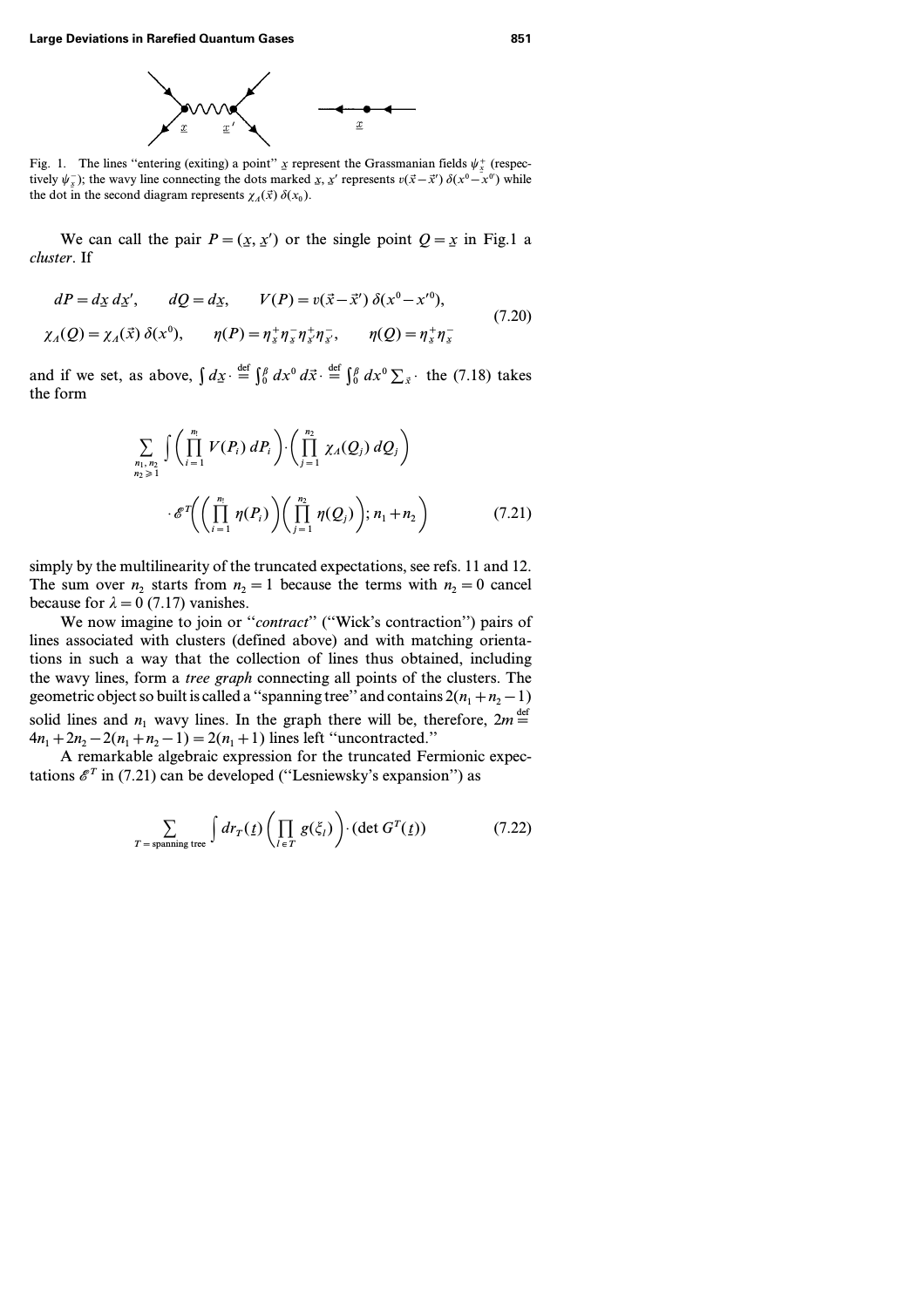where:

- (i)  $\xi_l = x y$  if the line  $l \in T$  joins  $\overline{x}$  and  $\overline{y}$ ,<br>  $\xi_l$  is a family of  $2m$  "internalation nanom
- (ii)  $\frac{t}{t}$  is a family of 2*m* "interpolation parameters in [0, 1],

(iii)  $r_T(t) dt$  is a probability measure on the interpolation parameters<br>se structure is inessential but for the fact that  $\int r(t) dt = 1$ whose structure is inessential but for the fact that  $\int r_T(\underline{t}) d\underline{t} = 1$ ,

(iv)  $G<sup>T</sup>$  is a  $m \times m$  matrix obtained by considering the *m* points  $\tilde{x}_1, \dots, \tilde{x}_m$  or  $\tilde{y}_1, \dots, \tilde{y}_m$  into which enter, respectively exit, uncontracted lines and setting  $\tilde{G}^T = t_1 \cdot g(\tilde{x} - \tilde{y})$  with  $t_1$  functions of the interpolation paramand setting  $\overline{G}^T_{ij} = t_{ij} \cdot g(\tilde{x}_i - \tilde{y}_j)$  with  $t_{ij}$  functions of the interpolation param-<br>eters such that  $t_{ij} = u_{ij}u_{ij}$  for a suitably defined unit vectors  $u \in \mathbb{R}^m$ . The eters such that  $t_{i,i'} = u_i \cdot u_i'$  for a suitably defined unit vectors  $u_i \in \mathbb{R}^m$ . The latter property of the unit vectors is the only property that concerns us here.

The above formula is very convenient because of the Gramm–Hadamard inequality<sup>8</sup> which applies precisely to matrices that have the form of  $G<sup>T</sup>$ and bounds their determinant (for all  $\underline{t}$ ) in terms of the *m*-th power of the  $\overline{t}$  -norm of the integrand in (7.1).  $L_1$ -norm of the integrand in (7.1):

$$
|\det G^T(\underline{t})| \leq c_1^m \tag{7.23}
$$

*provided the norm is finite*. However, as remarked in connection with (7.9),  $(7.10)$  there is no cut-off on the momentum  $k<sub>0</sub>$  and the norm diverges (''logarithmically''). Here we hit a problem which is serious because apparently the best estimate that we can find for this determinant using just the boundedness of the matrix elements is like (7.23) but with an extra *m!*, which would be a disaster.

Suppose, *temporarily*, that the propagator  $g(x-y)$  is replaced by<br> *i*) (i.e., we impose an *ultraviolat out off* to the model) so that the  $g_i(x-y)$  (i.e., we impose an *ultraviolet cut-off* to the model) so that the inequality (7.23) holds; then we can quickly develop a proof of a LD result. *¯* inequality (7.23) holds: then we can quickly develop a proof of a LD result. In fact, assuming (7.23) valid with some constant  $c_1$ , we can bound the  $n_1$ ,  $n_2$  term of the series (7.21) by

$$
\frac{|\lambda|^{n_2}}{n_1! \, n_2!} \left( \int \frac{dx}{\nu} \frac{C_\alpha}{1 + \nu^\alpha \, |d_{\beta, L}(\mathbf{x})|^\alpha} \right)^{n_1 + n_2 - 1} \cdot \left( \sum_{\vec{x}} \, v(\vec{x}) \right)^{n_1} \cdot c_1^{n_1 + 1} \nu^{-1} \chi_A(\vec{y}_1) \, \delta(\mathbf{y}_1) \tag{7.24}
$$

<sup>8</sup> This inequality concerns matrices having the form  $M_{i,j} = (u_i \cdot v_j)_H$  where  $u_i, v_j$  are unit vectors in a Hilbert space *H* and  $(u \cdot v)_H$  denotes the scalar product in *H* and it states that the determinant of *M* is bounded by *1* in absolute value. It has, essentially, the simple geometric meaning that the volume of a parallelepiped with sides of length *1* cannot exceed *1*. An immediate consequence, that we employ here, is that matrices  $M_{i,j} = (u_i \cdot v_j)_H (U_i \cdot V_j)_K$ with  $u_i$ ,  $v_i$  unit vectors in a Hilbert space *H* and  $U_i$ ,  $V_i$  unit vectors in a Hilbert space *K* also have determinant bounded by *1* (one just applies the previous inequality in the Hilbert space  $H \times K$ ).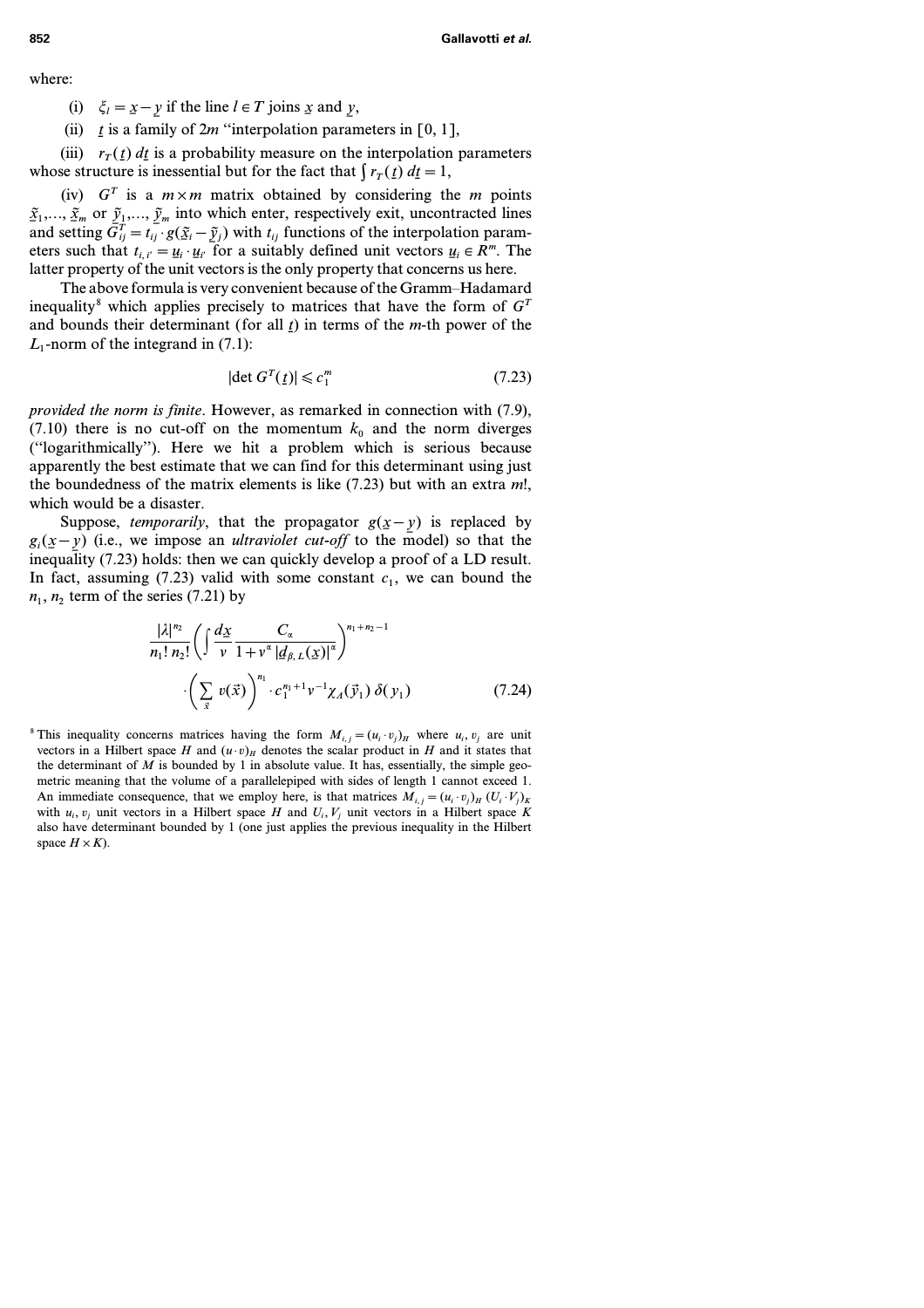if we do not perform the integral over the center  $y_1$  of the cluster  $Q_1$  which certainly exists because  $n_2 \ge 1$ : this expresses the cancellation in (7.18) between the terms arising from the first truncated expectation when one considers only the contributions from *− U* out of the *2<sup>n</sup>* that are generated by expanding the sums in the first expectation (i.e., the terms corresponding to  $n<sub>2</sub> = 0$ ).

We see that the difference (7.18) can be given the form

$$
\sum_{\substack{n_1, n_2 \geqslant 0 \\ n_2 \geqslant 1}} \lambda^{n_2} \int W(X, Y) \, \chi_A(Y) \, dX \, dY \tag{7.25}
$$

where  $W(X, Y)$  is a translation invariant function expressible (as shown implicitly above) as a sum of a large number of tree graphs connecting the points in  $Y \cup X$  with  $X = (x_1, \ldots, x_{n_1})$ ,  $Y = (y_1, \ldots, y_{n_2})$ . Furthermore if one fixes the point  $y_i \in Y$ , say, the integral over the remaining points one fixes the point  $y_1 \in Y$ , say, the integral over the remaining points *X*,  $Y^{(1)} = Y/\underline{y}_1$  is bounded, for a suitable choice of  $c_2$ , by

$$
\int |W(X, \underline{y}_1, Y^{(1)})| \, dX \, dY^{(1)} \leqslant \varepsilon^{n_1 - 1} c_2^{n_1 + n_2} \tag{7.26}
$$

having used Cayley's tree–counting formula to take into account of the sum over the spanning trees and having set  $\varepsilon = \sum_{\vec{x}} |v(\vec{x})|$ . We shall show in Appendix A that (7.26) holds as well without imposing an ultraviolet cut–off.

Hence we can write the difference in (7.18) with the notations of 4, see (4.7), as

$$
\beta(P_{\ell}(\beta,\mu_0;\lambda)-P_{\ell}(\beta,\mu_0)=\ell^{-d}\sum_{\substack{n_1,n_2\geqslant 0\\ n_2\geqslant 1}}\lambda^{n_2}\int W(X,Y)\,\chi_A(Y)\,dX\,dY\qquad(7.27)
$$

which has the same structural properties as the first of (4.7) and we can therefore proceed in the same way as in 4, 5, with (7.26) playing the role of (3.3), to derive for a system of fermions on a lattice:

(V) *Large deviation property 5. Let*  $\beta$ *,*  $\mu_0$  *be fixed arbitrarily and let*  $\rho_0$ *be the corresponding density (so that*  $\rho_0 = \rho(\beta, \mu_0)$ ). Suppose that the  $\sum_{\vec{x}} |v(\vec{x})| = \varepsilon$  *is small enough, depending on*  $\beta$ ,  $\mu_0$ *. If the side*  $\ell$  *of the box A tends to infinity and, correspondingly, the container side also tends to infinity so that*  $L/\ell \rightarrow \infty$  *then* 

$$
\lim_{\ell \to \infty} \ell^{-d} \log \sum_{\rho \in [a, b]} \Pi(\rho \ell^{d}) = \max_{\rho \in [a, b]} -\beta \Delta F(\beta, \rho, \rho_{0}) \tag{7.28}
$$

*This holds if the interval*  $[a, b]$  *is contained in an interval*  $[-\delta_0(\beta, \mu_0)]$ ,  $\delta_0(\beta,\mu_0)$ ] centered at  $\rho_0$  with  $\delta_0(\beta,\mu_0) = c_2^{-1}v^{(d+2)} > 0$  small enough.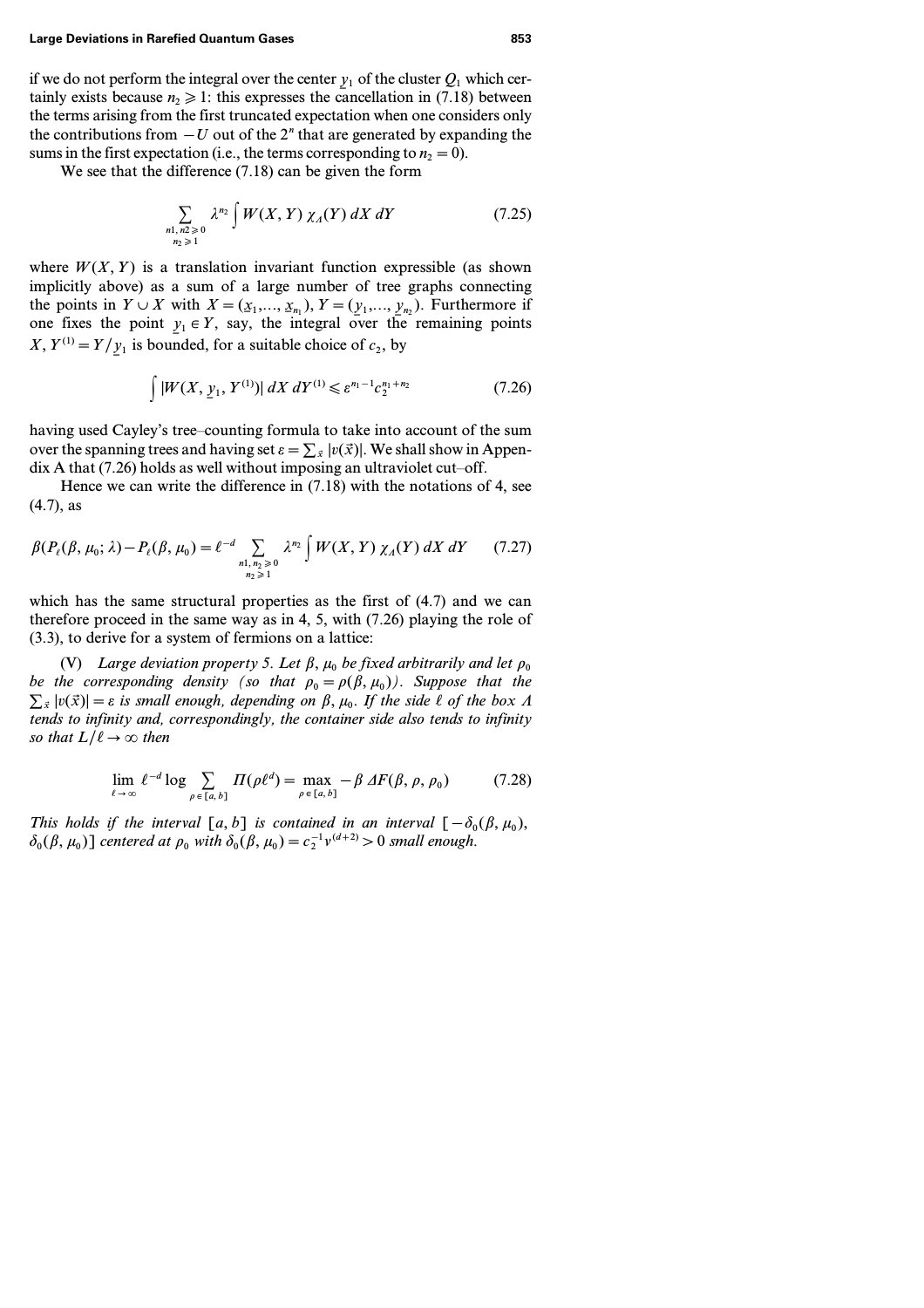We note that we can replace  $v(x)$  by  $|v(x)|$  in the bounds above: hence<br>leivity of the potential is not pecessary and has not been mentioned in repulsivity of the potential is not necessary and has not been mentioned in the statement above. This reflects an essential difference between lattice and continuum systems, see concluding remark (7).

To conclude the proof we refer to Appendix A where we prove (7.25). The inequality (7.26) is studied in ref. 11: Section 3 of that reference is in fact dedicated to a detailed analysis of the ultraviolet problem in a case which is more involved than the present one. See Appendix A later.

## **8. CONCLUSIONS**

(1) In the cases of Boltzmann statistics with arbitrary  $\beta$ ,  $\mu_0$  or in the case of Bose statistics with  $ze^{2\beta B}$  < 1 the Ginibre representation allows us to regard the quantum gas as a classical gas of contours, at least for the purposes of computing the partition function or the probability distribution of the number of particles in a given region. This is so because the integration measure over the trajectories is with a positive definite measure  $d\Omega$ . Hence we can apply the arguments used in the general derivation of the large deviations formulae from the theory of the equivalence of ensembles of ref. 8 as done in the classical case in ref. 9. The applicability of such methods found an early application in the work of Ginibre, see ref. 1, p. 362. Naturally we called the results ''weaker'' because we did not get the ''total'' control on the free energy and the accurate treatment of the finite size effects that (3.3) and (3.6) allow us to derive, but the extra generality is nevertheless remarkable.

(2) The above analysis admits a straightforward extension to electron– phonon systems because of the remarks in ref. 13, see also ref. 1, p. 420.

(3) We have also implicitly obtained that the asymptotic behavior of (4.3) (when  $\ell \to \infty$ ,  $L \to \infty$  and  $A/\ell \to \infty$ ) is the *same to leading order* as that of the r.h.s. of (4.1), in the analyticity regions considered.

(4) The results for Fermi systems, aside from being restricted to lattice systems, considered in Section 7 cover in the fernionic case a rather different region of the  $(\beta, \mu_0)$ –plane, compared to the ones derived in Section 4. They are valid at any fixed  $\beta$ ,  $\rho$  (or at any  $\beta$ ,  $\mu_0$ ) provided the coupling is small enough. Thus Section 7 provides a stronger connection with the results for free fermions in ref. 4 which are implied by our results in the interval of density  $(-\delta(\beta, \mu_0), \delta(\beta, \mu_0))$  in which the latter hold.

(5) It may seem that the obstacle to deriving a LD relation in the case of the Bose or Fermi statistics and in the region where genuinely quantum phase transitions can occur is related to the problem of showing boundary condition independence of the main extensive thermodynamic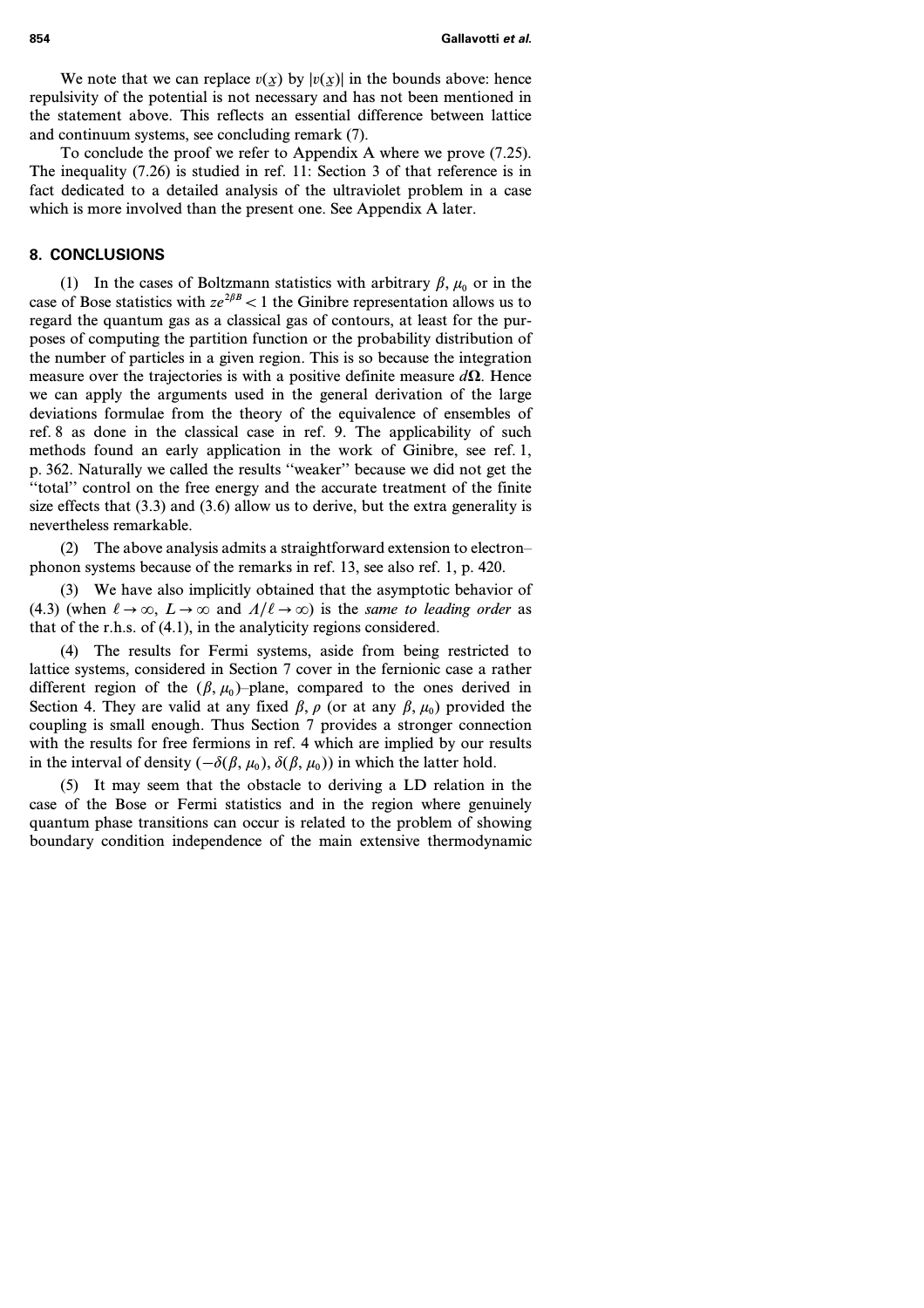quantities. However this problem has been solved in many cases: in some cases, indeed, the technical estimates of its solution imply, see ref. 14 and ref. 1, p. 365, our equations (3.4) and (6.3), which have been the basis of our results in the first six sections of this paper; but in other cases, and we think of the paper of ref. 2, boundary conditions independence can be proved for very general interactions (e.g., bosons with just superstable, if  $d < 4$ , or superstable and repulsive interactions, if  $d \ge 4$ ): but the result does not imply (6.3) and therefore it seems that LD needs more than just boundary condition independence. Perhaps (6.3) has to be replaced by estimates that involve all particles coherently, as in ref. 2, rather than single ones as it is essentially the case in the proofs of (6.3) (which depend on the finite size of the individual closed brownian paths).

(6) The results in Section 7 are valid for small interactions: how small depends on  $\beta$  and  $\mu_0$ . The only case in which a similar result can be found for a continuum system is the  $d=1$  case. If we consider a *1*–dimensional continuum system we can proceed in the same way after replacing sums over  $\vec{x}$  with integrals and using that the kinetic energy grows quadratically at  $\infty$  so that the integral replacing the sum in (7.4) is still convergent: this is peculiar to  $d=1$  so that the result does not extend to higher dimension *unlike the lattice case*. Of course if an ultraviolet cut–off is imposed on  $\vec{k}$  the above analysis carries over to higher dimension: since ultraviolet cut–offs on the spatial momenta  $\vec{k}$  *preserve reflection positivity* the result has some interest because it expresses properties of systems which are still Hamiltonian in spite of a ''strange'' form of the kinetic energy for large  $\vec{k}^2$ .

(7) The key bound (7.26) has been rederived here (see Appendix) but it is implicit in the analysis in ref. 11, Section 3, where the more complex problem of the ultraviolet stability in one dimensional Fermionic systems has been treated in detail. We have not simply referred to ref. 11 for the sake of completeness (the result is somewhat hidden there as the concern was about different topics). It would be interesting to prove that the inequality (7.23) holds in spite of the fact that the  $L_1$  norm of the Fourier transform of *g* is infinite; or, alternatively, to show that it does not hold so that the proof that we reproduce in Appendix A for (7.25), (7.26), *independent of* the validity of the bound (7.23), is in a sense optimal.

## **APPENDIX A: PROOF OF (7.25), (7.26)**

We shall represent the Grassmanian fields  $\eta$  in (7.13) as  $\bar{\eta}^{\pm} + \psi^{\pm}$  where  $\bar{\eta}$  has propagator  $\bar{g}(\underline{x}-\underline{y})$  as defined in (7.8) while  $\psi$  has propagator, see *¯*  $(7.8), -\chi(x_0) \delta_{\vec{x}, \vec{0}}.$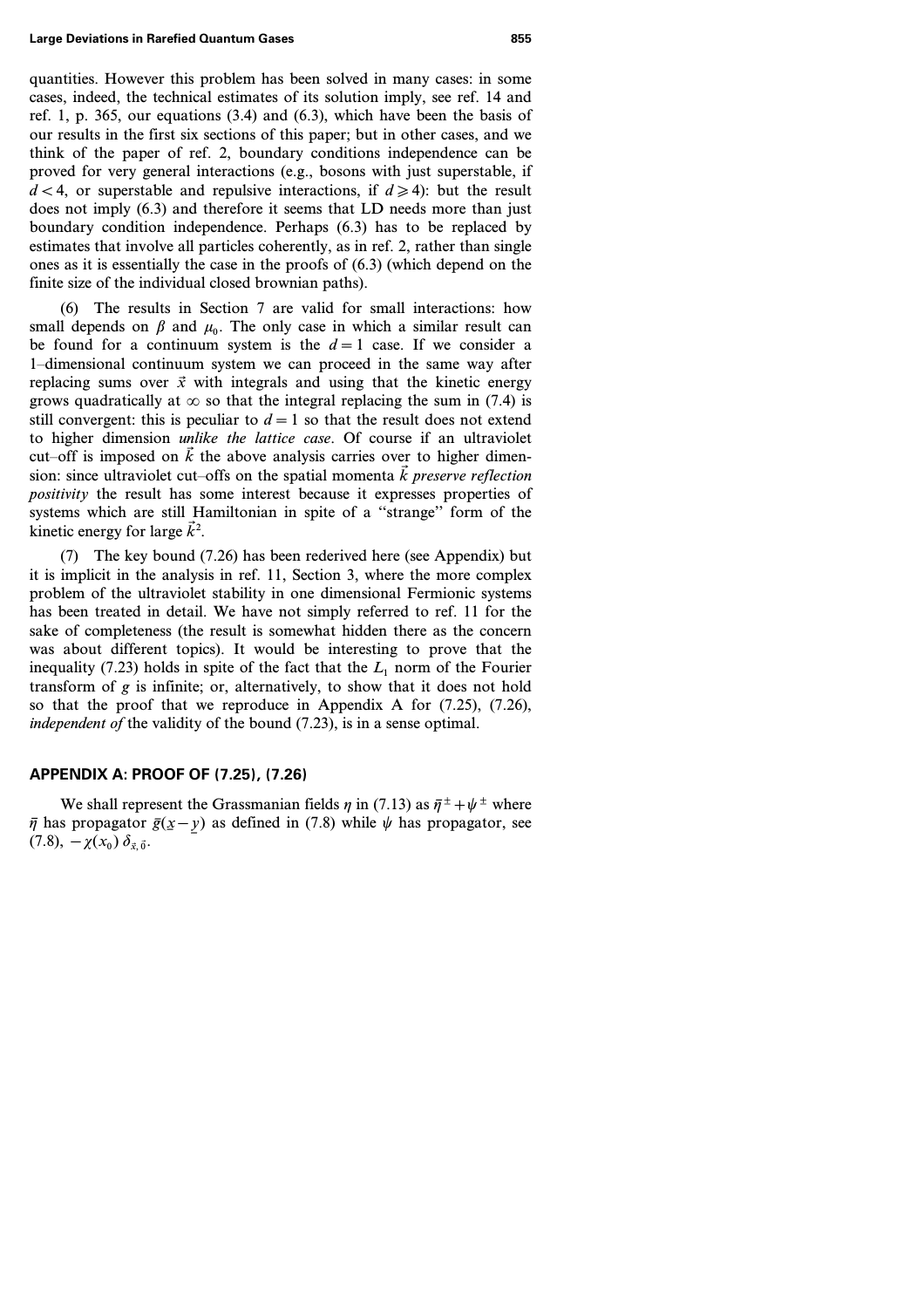The Grassmanian integrals in (7.13) will be written as double integrals: for instance the numerator in (7.13) will be written

$$
\int P(d\bar{\eta}) \int P(d\psi) e^{-U(\bar{\eta}+\psi)+\beta\lambda N_A(\bar{\eta}+\psi)}
$$
 (A.1)

The difference with the corresponding treatment in ref. 11 is that we use the simplicity of the propagator of  $\psi$  to perform explicitly the integration over  $\psi$ . The integration over  $\psi$  in (A.1) can be performed via the formula  $(7.16)$  and we replace  $(7.17)$  by

$$
\frac{1}{\beta} \left[ \mathcal{E}_{\bar{\eta}}^T (\mathcal{E}_{\psi}^T (e^{-U(\bar{\eta}+\psi)+\beta\lambda N_A(\bar{\eta}+\psi)})) - \mathcal{E}_{\bar{\eta}}^T (\mathcal{E}_{\psi}^T (e^{-U(\bar{\eta}+\psi)})) \right]
$$
(A.2)

The evaluation of  $\mathscr{E}_{\psi}^{T}(e^{-U(\bar{\eta}+\psi)+\beta\lambda N_A(\bar{\eta}+\psi)})$  is similar to that of  $\mathscr{E}^{T}(e^{-U(\eta)+\beta\lambda N_A(\eta)})$ in (7.18) through (7.19) earlier. The  $\mathscr{E}_{\psi}^{T}$  will be a function expressed as a sum of Grassmanian monomials in the fields  $\bar{\eta}$ : each such monomial will arise as a ''value'' of a suitable graph according to a (classical) procedure that we proceed to describe.

Since *U* and  $N_A$  depend upon  $\bar{\eta} + \psi$  we develop the monomials in *U* and  $N_A$  obtaining a sum of 20 monomials in  $\psi$  with coefficients that depend on  $\bar{\eta}$  (16 from *U* and 4 from  $N_A$ ): each of such terms can be represented graphically by a graph like those in Fig. 1 in 7 in which one or more of the solid lines is replaced by a dashed line (hence we get *16* different graphs from the first and *4* different ones from the second): the dashed lines represent the Grassmanian fields  $\psi$  while the solid lines represent the fields  $\bar{n}$ .

For instance a graph with *3* solid lines and one dashed line will represent  $\bar{\eta}_x^+ \bar{\eta}_x^- \bar{\eta}_x^+ \psi_x^-$  if in Fig. 1 above a dashed line has replaced the solid line entering *x'*.

Keeping the notation introduced in 7 we can say that while in the approach attempted in Section 7 we had just two types of clusters (denoted *P* or *Q*) we now have *20* different types of *clusters* symbolically represented by ''*graphs elements*'' like those in Fig. 1 but with one or more solid lines replaced by dashed ones. The different types of graphs elements will be labeled with a label  $j = 1, 2, ..., 16, 17, ..., 20$ : the last 4 will be the ones generated by the second graph element in Fig. 1 (i.e., by the graph element with two lines only).

The truncated expectation  $\mathscr{E}_{\psi}^{T}$  is computed according to the usual rules: namely we must form all possible graphs  $\gamma$  with  $n = \sum_{j=1}^{20} n_j$  clusters, of which  $n_i$  are of type  $j$ , in which the dashed lines are pairwise contracted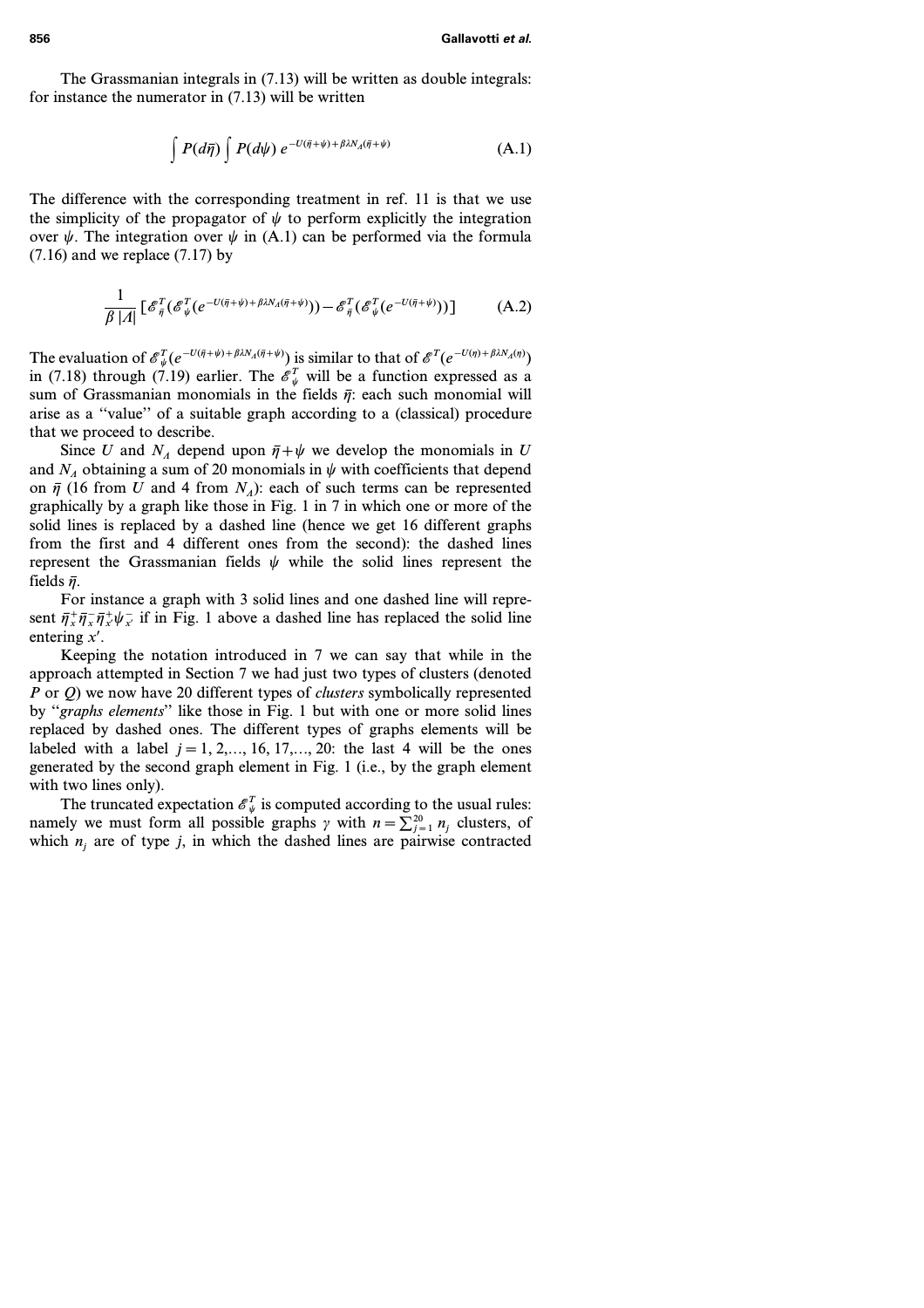or ''paired'' to form oriented dashed lines connecting nodes of graph elements *so that no dashed line is left out ''unpaired'' and the graph obtained is a connected graph*  $\gamma$ . The wavy lines present in the first 16 graph elements must taken into account in checking whether or not a graph is connected.

The "value" of a graph will be a monomial in the Grassmanian variables  $\bar{\eta}$  rather than just a number as it was the case in 7.

Consider a graph  $\gamma$  formed from  $n_i$  clusters  $P_{i,i}$ ,  $i=1,\ldots,n_i$ , of type *j* = 1,..., 16 or  $Q_{i,i}$ , *i* = 1,..., *nj* of type *j* = 17,..., with a total of  $2n_{\text{dash}}$  of dashed lines. Then  $\gamma$  will represent a monomial in the fields  $\bar{\eta}$  that we denote  $\pi_{\nu}(PQ)$  and which is the product of the fields  $\bar{\eta}$  associated with the solid lines (all of which remain ''unpaired'' because pairing only concerns the dashed lines, i.e., the fields  $\psi$ ) of the clusters.

Since the propagator of a pair of fields  $\psi_x^-, \psi_x^+$  is  $-\delta_{\tilde{x}-\tilde{x}}\chi(x_0-x'_0)$  a factor *(−1)ndash* has to be added *together with all the Kronecker deltas and all the*  $\chi(\cdot - \cdot)$  *functions expressing that the various*  $x_0 - x'_0$  *differences must have a definite sign*.

We call  $\Delta(\gamma)$  the value of the product of such quantities: it has value  $0, \pm 1$  and we denote  $P_i, Q_i$  the collection of the nodes of the clusters  $P_{i,i}$  or  $Q_{i,i}$  respectively. In conclusion the value of the graph  $\gamma$  can be written as

$$
\int \left( \prod_{j=1}^{16} \left( \prod_{i=1}^{n_j} V(P_{j,i}) \right) \frac{dP_j}{n_j!} \right) \cdot \left( \prod_{j=17}^{20} \left( \prod_{i=1}^{n_j} \lambda \chi_A(Q_{j,i}) \right) \frac{dQ_j}{n_j!} \right) \pi_{\gamma}(PQ) \Delta(\gamma) \tag{A.3}
$$

*The key remark is that the graph*  $\gamma$  *cannot contain any closed loop other than the ones formed by contracting lines that exit from the same graph element (giving rise to what are usually called ''tadpoles'') because the q functions in the propagator of*  $\psi$  *force the*  $x_0$ *'s of the various nodes of the* 20 *graph types to be in increasing order in the direction of the arrows drawn on the dashed lines that are contracted.*

Note in fact that only the graph elements corresponding to the first *16* types contain fields computed at exactly equal times (a necessary condition for the possibility of loops).

Therefore the number of graphs  $\gamma$  which are all trees is not bigger than  $(\sum_{j=1}^{20} n_j)!$  and we can use  $(\sum_{j=1}^{20} n_j)! / \prod_j n_j! < 20^{\sum_j n_j}$  in estimating the number of different monomials that we can get in the construction. The number of graphs which are not trees because of tadpoles is not much bigger (being bounded by *6<sup>n</sup> n!*).

In this way we express  $\mathscr{E}_{\psi}^{T}(e^{-U(\bar{\eta}+\psi)+\beta\lambda N_A(\bar{\eta}+\psi)}) = \log \mathscr{E}_{\psi}(e^{-U(\bar{\eta}+\psi)+\beta\lambda N_A(\bar{\eta}+\psi)})$ as a sum of monomials in the fields that we can ''*clusters*'' and which can be represented graphically in a way similar to the one used in Fig. 1,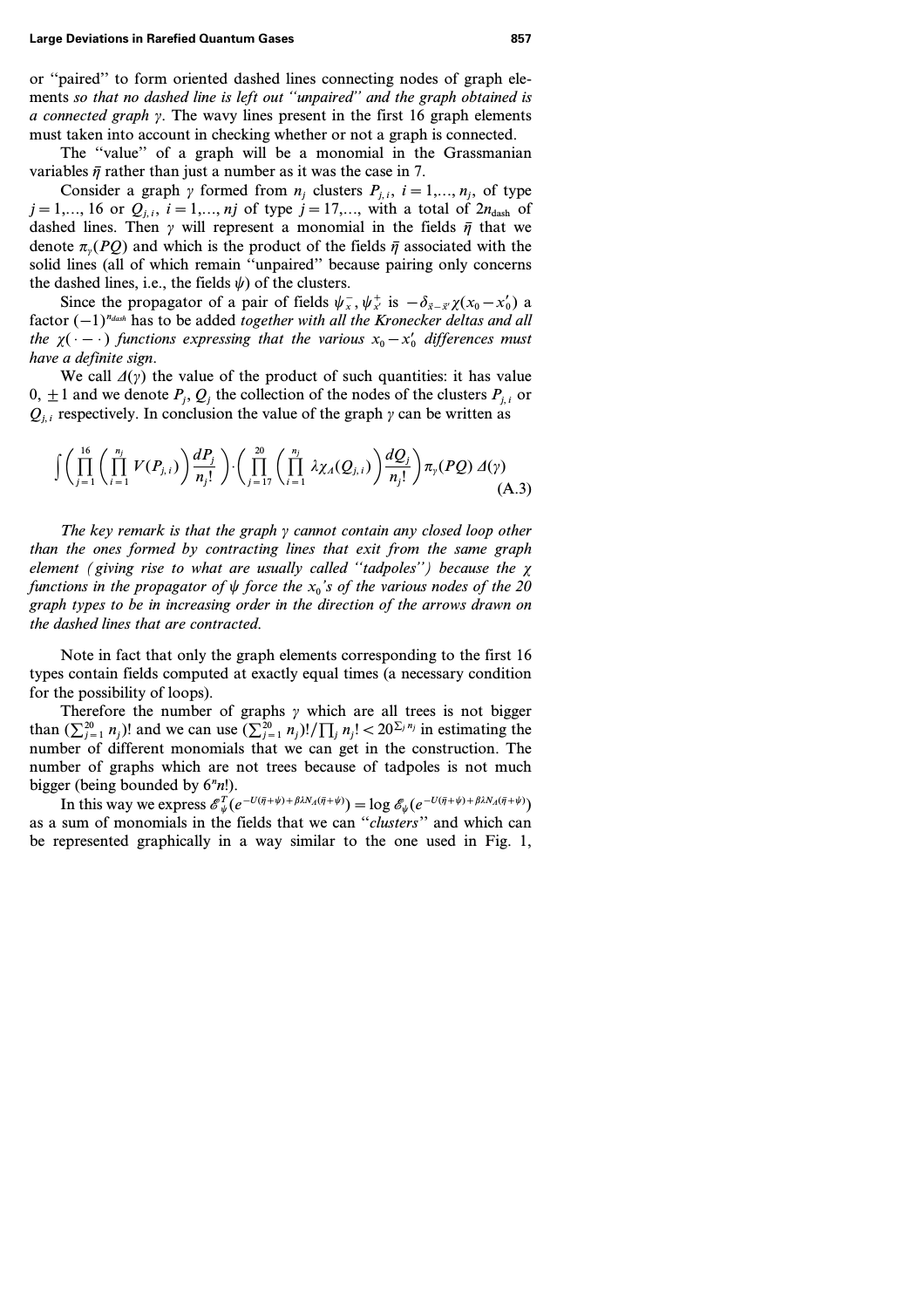

Fig. 2. Illustration of a contribution to  $\mathscr{E}_{\psi}^{T}$  in (A.2) from a cluster generated by collecting all graphs  $\gamma$  which have 6 external lines and contain  $p$  graph elements of type  $> 16$  with nodes at  $\underline{z}_1,..., \underline{z}_p$ . These are graphs that contribute with a monomial of the form  $\overline{\eta}_{\underline{x}_1}^+ \overline{\eta}_{\underline{x}_3}^+ \overline{\eta}_{\underline{x}_2}^- \overline{\eta}_{\underline{x}_4}^- \overline{\eta}_{\underline{x}_6}$ .

Section 7, to represent the monomials in  $-U(\eta) + \beta \lambda N_{\lambda}(\eta)$ ; namely as in the following Fig. 2 and analytically as

$$
\lambda^p \int V(\underline{x}_1, \dots, \underline{x}_n, \underline{x}'_1, \dots, \underline{x}'_n, \underline{z}_1, \dots, \underline{z}_p) \left( \prod_{i=1}^p \chi_A(\underline{z}_i) \right)
$$

$$
\cdot \overline{\eta}_{\underline{x}_1} \dots \overline{\eta}_{\underline{x}_n} \dots \overline{\eta}_{\underline{x}'_1} \dots \overline{\eta}_{\underline{x}'_n} \left( \prod_{i=1}^n d\underline{x}_i \right) \left( \prod_{i=1}^p d\underline{z}_i \right) \tag{A.4}
$$

The *V* function is obtained by collecting and summing contributions from graphs  $\gamma$  which lead to a monomial of the degree  $2n$  in the  $\bar{\eta}$  fields and contain *p* graph elements with only two lines. Such contributions will admit, if  $p \ge 1$ , the bound

$$
\int |V(\underline{x}_1, ..., \underline{x}_n, \underline{x}'_1, ..., \underline{x}'_n, \underline{z}_1, ..., \underline{z}_p)| \, d\underline{x} \, d\underline{x}' \, d\underline{z}_2 \cdots d\underline{z}_p < c_2^{n+p} \tag{A.5}
$$

Note that the kernel *V* may contain some delta functions (or Kronecker deltas) as it happens already in the corresponding representation for *− U* and  $\lambda \beta N_A$  described after (7.12).

We do not discuss further details because the technique has been used many times in the literature and in particular in ref. 11. The validity of the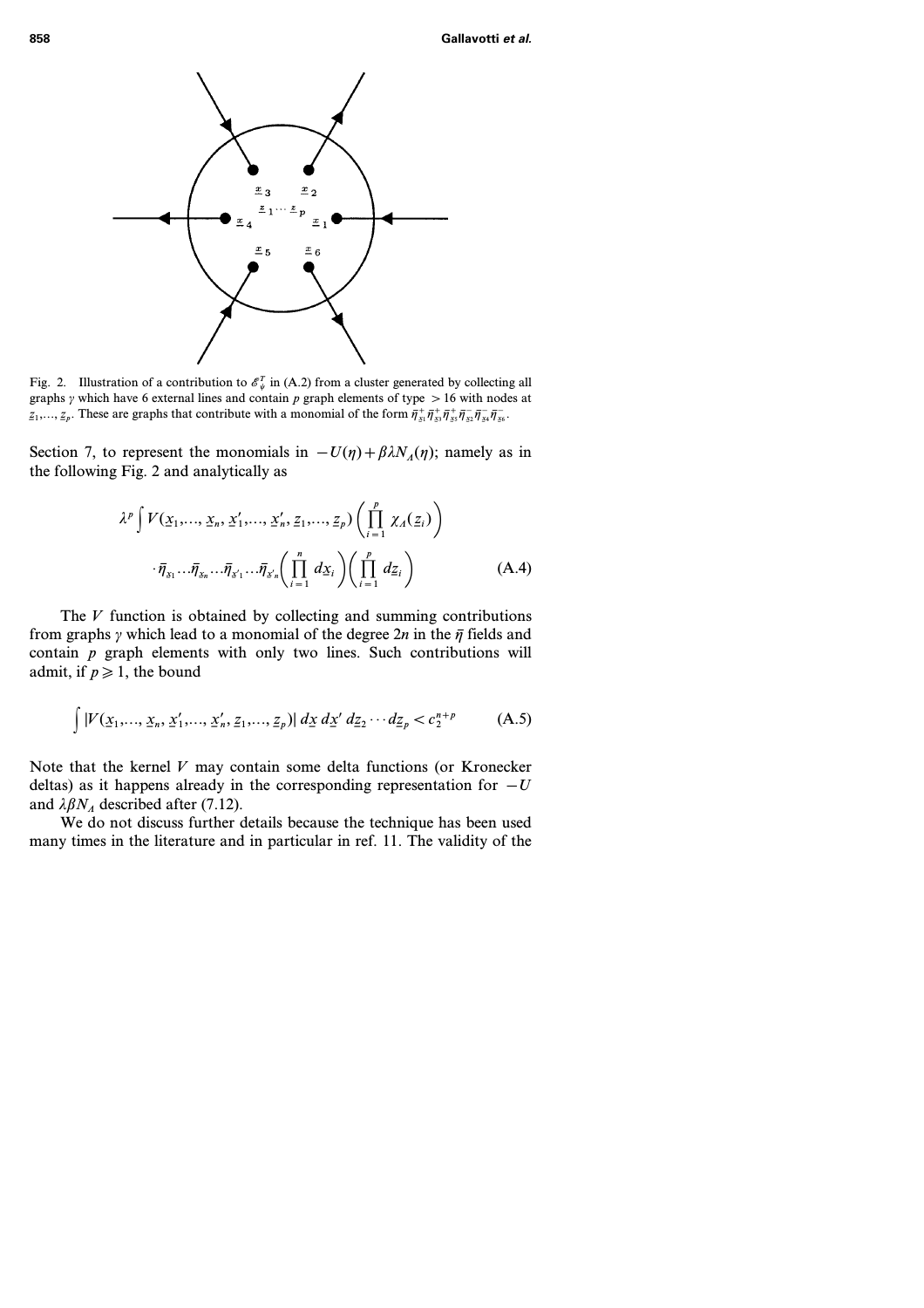bound in (A.5) is an immediate consequence of the fact that all the graphs that contribute to  $V$  are connected. This means that in the graph value one can associate a factor  $v(\vec{x} - \vec{x}') \delta_{x_0 - x_0}$  to each wavy line that connects *x* and  $x'$  or a factor  $\delta$  (while no decay is present in the  $x - x'$ ) if the points are  $x'$  or a factor  $\delta_{\vec{x}, \vec{x}'}$  (while no decay is present in the  $x_0 - x'_0$ ) if the points are  $\frac{1}{2}$  or a ratter  $\sigma_{x_i x_i}$  (while he decay is present in the  $x_0$  *variables is not a* linked by a dashed line. *The lack of decay in the*  $x_0$  *variables is not a problem because the*  $x_0$ 's vary in a finite interval  $[0, \beta]$ . The combinatorics requires some care and the analysis is based on the remark following (A.4) and is also discussed in ref. 11, for instance.

We can now proceed to the integrations over the  $\bar{\eta}$  fields.

The procedure is the same as the one above. A minor difference is that we have now *infinitely many graph elements*: namely all the ones of the form illustrated in Fig.1 and in (A.4). This is not really a big difference because we have the bound (A.5) which will allow us to control the proliferation of graph elements.

*This time we can get, however, graphs with loops* and we cannot control their number unless we are willing to obtain bounds that grow factorially with the size of the graph. To avoid the appearance of factorials we must collect many graphs together; or we must compute the expectations by using Lesniewsky's formula to avoid getting combinatorially large contribution.

*The idea is that this time the propagator*  $\bar{g}$  *of the fields*  $\bar{\eta}$ *, that we have to integrate, has a finite L<sup>1</sup> norm, as pointed out in the comment to (7.10), so that we can apply the formula (7.23).*

Furthermore the second truncated expectation appearing in (A.2) will not contain any term with  $p>0$  (of course), but it will otherwise coincide with the expression of the first expectation. So that the difference of the two will be given simply by the sum of the terms with  $p > 0$ . And combining (A.4) with (7.23) one gets an expression like (7.25) and the bound (7.26) with the symbols  $x_1, \ldots$  and  $z_1, \ldots$  taking the place of the *X* and *Y* respectively. tively.

Logically we avoided proving the estimate  $(7.23)$  for the full  $\eta$  integration, and we still do not know whether such an estimate is really valid. This has been done by performing *exactly* the (relatively) simple integral over the component  $\psi$  of the Grassmanian field  $\eta = \bar{\eta} + \psi$  which is responsible for the summability problem described in the comments to (7.23). In this way it becomes clear that the logarithmic divergence of the  $L<sub>1</sub>$  norm of the Fourier transform of the propagator cannot really cause problems in the estimates that we need for the purposes of proving (7.26) and the LD relation 5 of 7.

It is worth stressing that the problem that we studied in this appendix (originally solved in ref. 11) is usually considered ''irrelevant'' in most of the literature: in condensed matter Physics it is very common to find that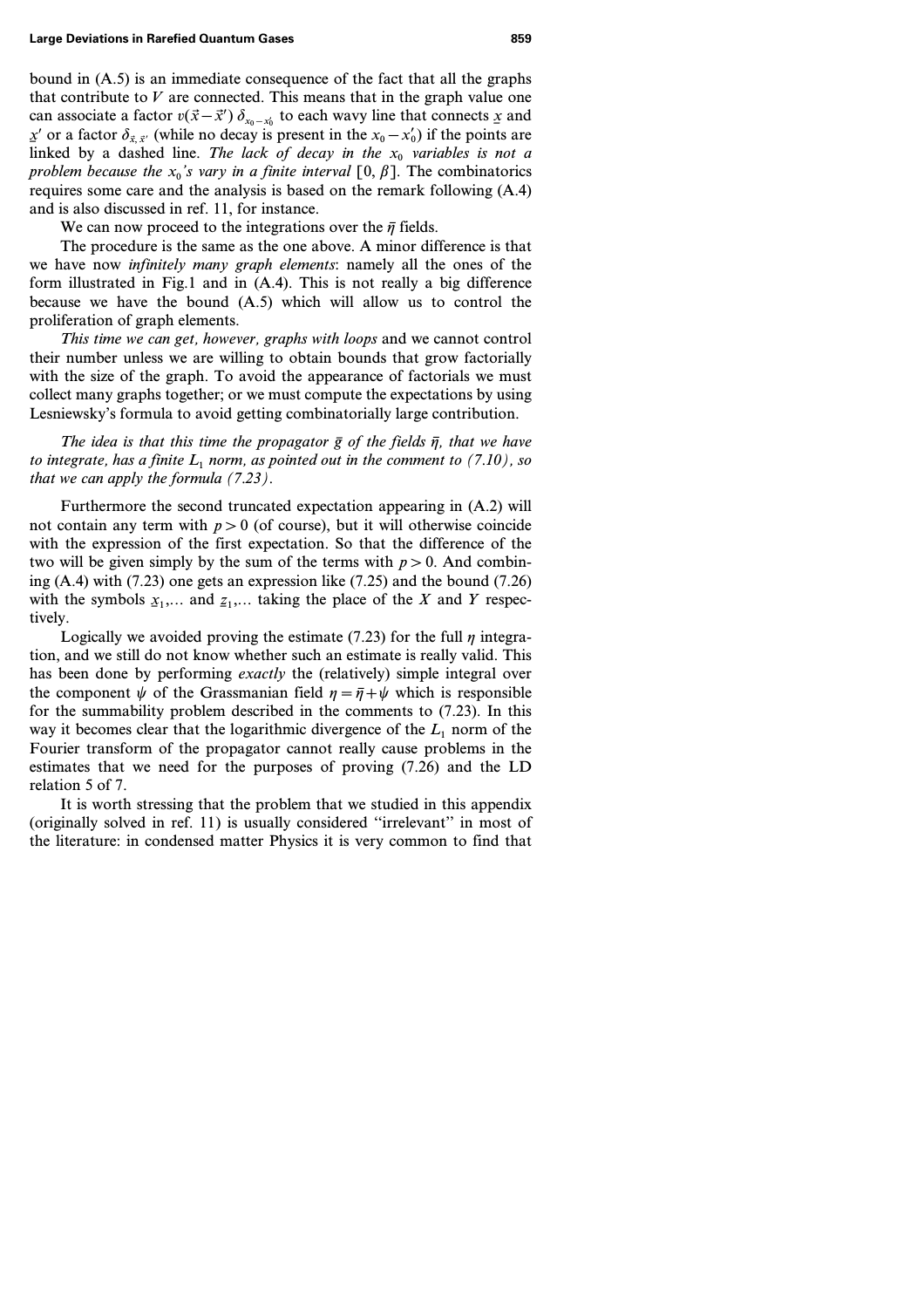the infrared problems are directly attacked by *assuming that the propagator contains an ultraviolet cut–off* both on the  $\vec{k}$  and the  $k_0$  components.<sup>9</sup> This is done even in works in which the authors are aware that a cut–off on  $k<sub>0</sub>$  is very difficult to interpret because it breaks the reflection positivity of the theory, i.e., makes it ''non Hamiltonian''.

## **ACKNOWLEDGMENTS**

We are indebted to H.T. Yau and H. Spohn for several discussions and examinations of alternative methods.

## **REFERENCES**

- 1. J. Ginibre, Some applications of functional integration in statistical mechanics, *Statistical Mechanics and Quantum Field Theory*, C. De Witt and R. Stora, eds. (Gordon & Breach, 1971), pp. 327–427.
- 2. Y. M. Park, Quantum statistical mechanics for superstable interactions: Bose–Einstein statistics, *J. Statist. Phys.* **40**:259–302 (1985).
- 3. G. Gentile and V. Mastropietro, Renormalization Group for one-dimensional fermions. A review on mathematical results, *Phys. Rep.* **352**(4–6):273–432 (2001).
- 4. J. L. Lebowitz, M. Lenci, and H. Spohn, Large deviations for ideal quantum systems, xyz.lanl.gov/abs/math-ph/9906014.
- 5. G. Gallavotti, A. Martin-Löf, and S. Miracle-Solé, Some problems connected with the description of coexisting phases at low temperatures in the Ising model, in *Springer Lecture Notes in Physics*, Vol. 20, A. Lenard, ed. (Berlin, 1972), pp. 159–204.
- 6. D. Ruelle, *Statistical Mechanics* (Benjamin, New York, 1969).
- 7. R. A. Minlos and J. G. Sinai, The phenomenon of phase separation at low temperatures in some lattice models of a gas, I, *Math. USSR Sbornik* **2**:335–395 (1967); and The phenomenon of phase separation at low temperatures in some lattice models of a gas, II, *Trans. Moscow Math. Soc.* **19**:121–196 (1968). Both reprinted in [Si91]. The methods were exploited in the theory of phase coexistence in the Ising model in [GMM72] which also gives a review of such applications: see lemmas in Section 5 and in the related appendix 5A, e.g., Eq. (5A.11).
- 8. O. Lanford, Entropy and equilibrium states in classical statistical mechanics, in *Springer Lecture Notes in Physics*, Vol. 20, A. Lenard, ed. (Berlin, 1972), pp. 1–113.
- 9. S. Olla, Large deviations for gibbs random fields, *Probab. Theory Related Fields* **77**: 343–357 (1988).
- 10. G. Benfatto and G. Gallavotti, Perturbation theory of the Fermi surface in a quantum liquid. A general quasi particle formalism and one-dimensional systems, *J. Statist. Phys.* **59**:541–664 (1990).
- 11. G. Benfatto, G. Gallavotti, A. Procacci, and B. Scoppola, Beta function and Schwinger functions for a many body system in one dimension. Anomaly of the Fermi surface, *Comm. Math. Phys.* **160**:93–172 (1994).

<sup>&</sup>lt;sup>9</sup> In the present context this means taking as propagator the  $g_i$  in (7.5) which of course allows to derive the (7.23) with no effort and save the analysis of this appendix.